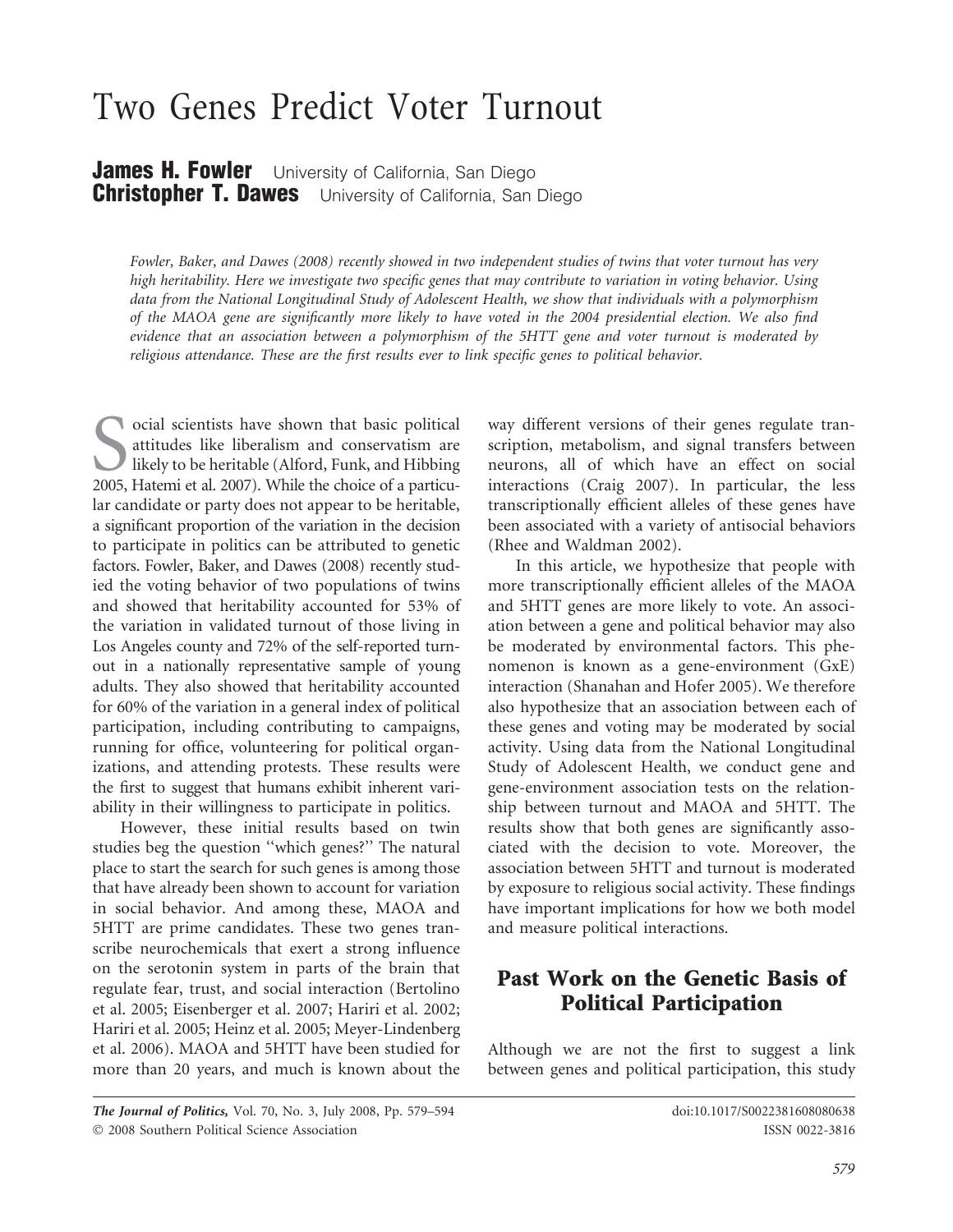is the first to investigate an association between specific genes and political behavior. Early work studied the importance of personality in political participation, but this literature focused exclusively on environmental factors, asserting that people who are reared in similar ways will have similar personalities (Lane 1959; Levinson 1958) or that the role of personality is to mediate social influences on participation (Krause et al. 1970). Additional earlier studies focused on the importance of adolescent socialization in the development of political behaviors, but these scholars never considered the role of genes in the link between parent and child. Merelman (1971) explicitly addressed this shortcoming, arguing that both genes and environment are probably important. He lamented the fact that genetic explanations had been ignored by social scientists:

''[T]his natural tendency to examine one environmental factor after another ad infinitum does a genetic explanation something of an injustice. The problem is that while we can examine environmental variables directly, we can usually only infer genetic effects, and so our natural tendency is to slight the latter perspective. In short, our procedures, following the line of least methodological resistance, impinge heavily upon our theoretical perspectives.'' (1044)

In spite of Merelman's early call for attention, genetic studies of participation were not forthcoming. Scholars continued to focus on personality factors underlying participation like efficacy (Finkel 1985) and self-esteem (Sears 1987) without considering the fact that these factors may be heritable. A few political scientists have argued on general principle that genes must play a role in political behaviors like participation (Carmen 2004; Masters 1990; Somit and Peterson 1998) but they have left the work of testing their hypotheses to others.

A wide range of studies have already shown that variation in prosocial personality and behavior can be attributed to genes (McGue, Bacon, and Lykken 1993; Rushton et al. 1986; Scourfield et al. 2004). This literature suggests that innate dispositions play an impotant role in an individual's willingness to participate in social activities or to engage in acts that primarily benefit others. Meanwhile, a growing number of observational studies, theoretical models, and laboratory experiments suggest that prosocial attitudes and behavior are important factors for explaining voter turnout and political participation. For example, Knack (1991) creates an index of ''social altruism'' from questions about charity, volunteer work, and community involvement on the 1991 NES Pilot Study and finds a positive relationship between

the index and turnout. Similarly, Jankowski (2007) finds a relationship between turnout and humanitarian norms from questions on the 1995 NES Pilot Study. Edlin, Gelman, and Kaplan (2007) show that a variety of aggregate features of turnout can be easily explained by incorporating prosocial preferences into the decision-theoretic calculus of voting, and Jankowski (2002) shows that this reasoning extends to a game-theoretic model. Finally, experimental studies utilizing dictator games to measure revealed social preferences show that individuals who are more willing to engage in costly giving to others are also more likely to vote (Fowler 2006a) and participate in politics (Dawes and Fowler 2007, Fowler and Kam 2007).

Thus, we hypothesize that genes may influence voting and political participation because they influence a generalized tendency to engage in prosocial behavior via their functional role in nuerochemical processes. Although Fowler, Baker, and Dawes (2008) have already shown that a large fraction of the variation in voter turnout and political participation can be attributed to genetic factors, to date no specific genes have been identified in this process. It is crucial to point out at the outset that we cannot test, given our data, the potential causal pathways we suggest. Therefore, the goal of this study is to show association rather than causality.

## Some Basic Genetics Concepts

Genes are distinct regions of human DNA that form the blueprint for molecules that regulate the development and function of the human body. There are an estimated 25,000 genes (most of which exist in multiple copies) in the 46 chains, or chromosomes, that make up all human DNA. Almost all human cells contain the same inherited DNA chains that are fixed from the moment of conception. This is an important point for social scientists. Since genes are fixed, they represent the purest measure of biological inheritance, virtually unaffected by environment and able to be collected at any point throughout a person's life.

At conception individuals inherit one-half of their DNA from each parent, with one copy of each gene coming from the mother and one copy from the father. Some genes come in different versions, known as ''alleles''—for example, sickle cell disease results from a particular allele coding for abnormal rather than normal hemoglobin. Each parent has two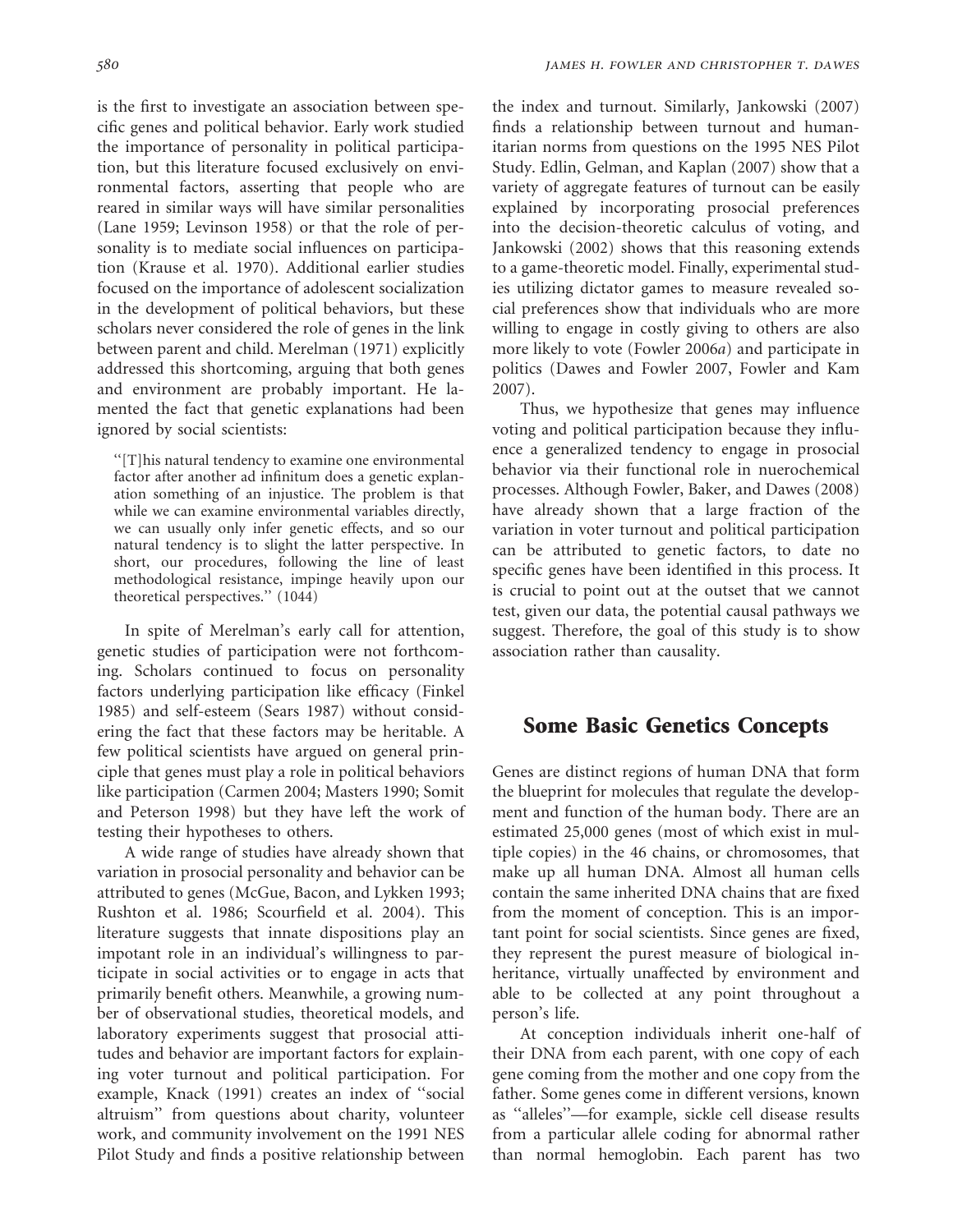separate copies of an allele at each ''locus,'' or location, on the chromosome, but each sperm or egg cell contains only one of these alleles. Thus a child has a 50% chance of receiving a particular allele from a particular parent. For example, suppose that at a given locus there are two possible alleles, A and B. If both parents are ''heterozygous'' at that locus, meaning they each have an A and a B allele (AB), then a given offspring has a 25% chance of being ''homozygous'' for A (AA), a 25% chance of being homozygous for B (BB) and a 50% chance of being heterozygous (AB or BA—order is irrelevant).

Genes transcribe proteins and following this process, these proteins begin a cascade of interactions that regulate bodily structure and function. Many of the observable traits and behaviors of interest, referred to as ''phenotypes,'' are far downstream from the original ''genotypes'' present in the DNA. While in some cases one allele can single-handedly lead to a disease (such as Sickle Cell Anemia, Huntingtons disease, and cystic fibrosis), the vast majority of phenotypes are ''polygenic,'' meaning they are influenced by multiple genes (Mackay 2001; Plomin 2008) and are shaped by a multitude of environmental forces. As a result, simple association models between genotype and phenotype are an important first step to establish candidate genes, but they are not the end of the story. It is also important to investigate the extent to which genetic associations are moderated by environmental factors (''environmental modifiers'') and other genes (''genetic modifiers'').

# Serotonin, Genes, and Social Behavior

Twin studies have already established that genetic factors account for a significant proportion of the variation in antisocial behaviors (Rhee and Waldman 2002), including substance abuse, impulsivity, criminality, precocious sexuality, and a combination of these behaviors called antisocial personality disorder (ASPD). However, twin studies cannot establish which genes are implicated. It is likely that dozens, if not hundreds of genes influence sociability (Mackay 2001; Plomin 2008). As a result, scientists typically start with ''candidate'' genes that are known to influence related behaviors or processes in the body. For social behavior, this means focusing on genes that affect brain development, neurotransmitter synthesis and reception, hormone regulation, and transcription factors (Damberg et al. 2001).

To determine whether genes affect voting behavior, we chose two candidate genes that have already received a great deal of attention for their association with antisocial behavior. These genes, MAOA and  $5HTT$ ,<sup>1</sup> are critical to the metabolism of serotonin in the brain. As shown in Figure 1, serotonin is a chemical that is released when a neuron ''fires'' and sensed by a receptor on the receiving neuron, passing an electric potential across a gap called a nerve synapse (the nerve that fires is on the ''presynaptic'' side of the gap). Signals are carried throughout the body by the sequential firing of one neuron after another across these synapses. When an individual experiences stress, it causes increased neuron activity, stimulating the release of excess serotonin into the gaps between the synapses (Chaouloff, Berton, and Mormede 1999). If serotonin remains outside the cells, it can oxidize into a toxin that kills both the presynaptic and postsynaptic neurons. The body's homeostatic response to this excess serotonin is to reabsorb it into the presynaptic neuron via a transporter in the cell wall, called 5HTT. Once the "reuptake" of serotonin is complete and it is back inside the neuron, an enzyme called monoamine oxidase A (MAOA) degrades the serotonin so that its components can be reabsorbed in the cell. The genes responsible for transcribing 5HTT and MAOA are eponymous—the 5HTT gene produces 5HTT and the MAOA gene produces MAOA.

Animal studies indicate that the serotonin system has an important effect on social behavior. Rhesus macaque monkeys with impaired serotonin metabolisms are impulsive and aggressive in response to social stressors (Kraemer et al. 1989) and studies of rodents show that acute emotional stress affects the way MAOA breaks down serotonin in several areas of the brain (Popova, Voitenko, and Maslova 1989; Virkkunen et al. 1995). In mice, social stress increases transcription of both MAOA and 5HTT (Filipenko et al. 2002) and knock-out studies that eliminate the MAOA gene in subjects cause enzymatic activity to come to a complete halt (Cases et al. 1995). In monkeys, 5HTT is densely concentrated in the output regions of the amygdala, which affects fear recognition (O'Rourke and Fudge 2006) and MAOA has been shown to alter the structure of the brain in mice (Cases et al. 1996). This evidence suggests that any deficiency in the genes that regulate serotonin metabolism will have a direct effect on the brain that tends to reduce the ability to process and respond to

<sup>&</sup>lt;sup>1</sup>The 5HTT gene has several other names, including HTT, SLC6A4, and SERT.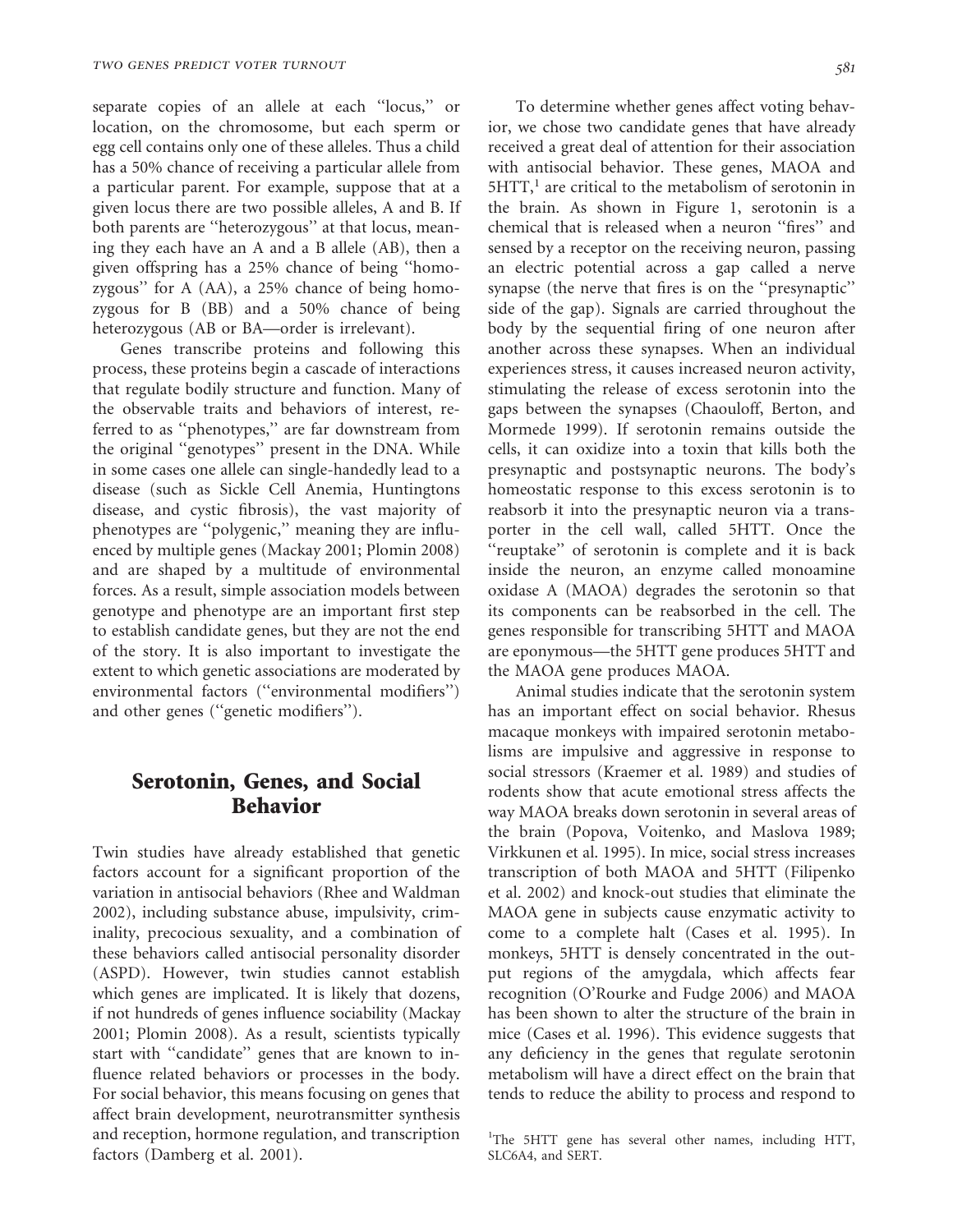FIGURE 1 Simple representation of the release, reception, and recycling of serotonin in neurons.



social stress. These effects have been linked specifically to a genetic polymorphism in monkeys that is closely related to that observed in humans (Newman, et al. 2005, Suomi 2003). There is also strong evidence that the serotonin system affects complex social traits in humans (Balciuniene and Jazin 2001), and 5HTT and MAOA frequently serve as targets for antidepressants and illegal recreational drugs (Craig 2007, Livingston and Livingston 1996).

The 5HTT gene contains a 44 base-pair variablenumber tandem repeat (VNTR) polymorphism<sup>2</sup> in the promoter region<sup>3</sup> that is believed to be responsible for variation in transcriptional activity. The transcriptional efficiency of the ''long'' version of this allele is associated with a much higher basal activity than the shorter allele (Lesch et al. 1996; Little et al. 1998). MAOA has a 30 base-pair VNTR polymorphism located in the promoter region. The "high" version of this polymorphism significantly increases the transcriptional efficiency of MAOA (Denney, Koch, and Craig 1999; Denney et al. 1994; Sabol, Hu, and Hamer 1998). The less transcriptionally efficient alleles of both 5HTT and MAOA have been linked to antisocial behavior (Vanukov et al. 1995; Contini et al. 2006; Domsche et al. 2005; Hsu et al. 1996; Lawson et al. 2003; Saito et al. 2002; Samochowiec, Lesch et al. 1999; Schmidt et al. 2000) which appears to be mediated by certain parts of the

brain. For example, the development of the amygdala and orbitofrontal cortex has been linked to a small genetic locus which contains the gene for MAOA (Good, Lawrence, and Thomas 2003). Furthermore, a number of studies show that the amygdala becomes ''hypersensitive'' during the presentation of aversive or threatening social stimuli in individuals with either the short 5HTT allele (Bertolino et al. 2005; Hariri et al. 2002; Hariri et al. 2005; Heinz et al. 2005) or the low MAOA allele (Meyer-Lindenberg et al. 2006). Eisenberger et al. (2007) report similar results, noting that the link to antisocial behavior results from an increased sensitivity to negative socioemotional experiences (though in their study they claim the effect is mediated via the dorsal anterior cingulate cortex).

Not all studies show a direct relationship between these polymorphisms and behavior. Instead, developmental or concurrent environments may moderate an association between genes and observed social behavior. A gene-environment (GxE) interaction has been identified in many cases for antisocial behavior (Caspi et al. 2002; Foley et al. 2004; Haberstick et al. 2005; Kim-Cohen et al. 2006; Nilsson et al. 2006), the most famous of which is the Caspi et al. (2002) paper. This work shows that exposure to stressors like child abuse at early developmental stages may interact with the low MAOA polymorphism resulting in antisocial behavior later in life. This is an important point in these studies the gene itself was not associated with the behavior. Rather, it was the combination of both gene and environment that yielded a significant association.

# Two Hypotheses for Genes and Turnout

A growing literature suggests that voter turnout is a prosocial behavior that is strongly influenced by other-regarding preferences (Edlin, Gelman, and Kaplan 2007; Fowler 2006a; Fowler and Kam 2007; Jankowski 2002, 2007). Given that polymorphisms of MAOA and 5HTT appear to influence antisocial behavior, we therefore hypothesize that they will also be associated with voting behavior. One difficulty of the voting experience is that one's preferred candidates sometimes lose. This loss has been theorized to reduce future motivations to vote (Bendor, Diermeier, and Ting 2003; Fowler 2006b) and Kanazawa (1998) has even shown empirically that turnout declines among those whose favorite candidates lost the previous election. In addition, people may prospectively consider how they will feel about a loss before

<sup>&</sup>lt;sup>2</sup>A VNTR polymorphism is a repeated segment of DNA that varies among individuals in a population.

<sup>&</sup>lt;sup>3</sup>A promoter region is the regulatory region of DNA that tells transcription enzymes where to begin. These promoter regions typically lie upstream from the genes they control.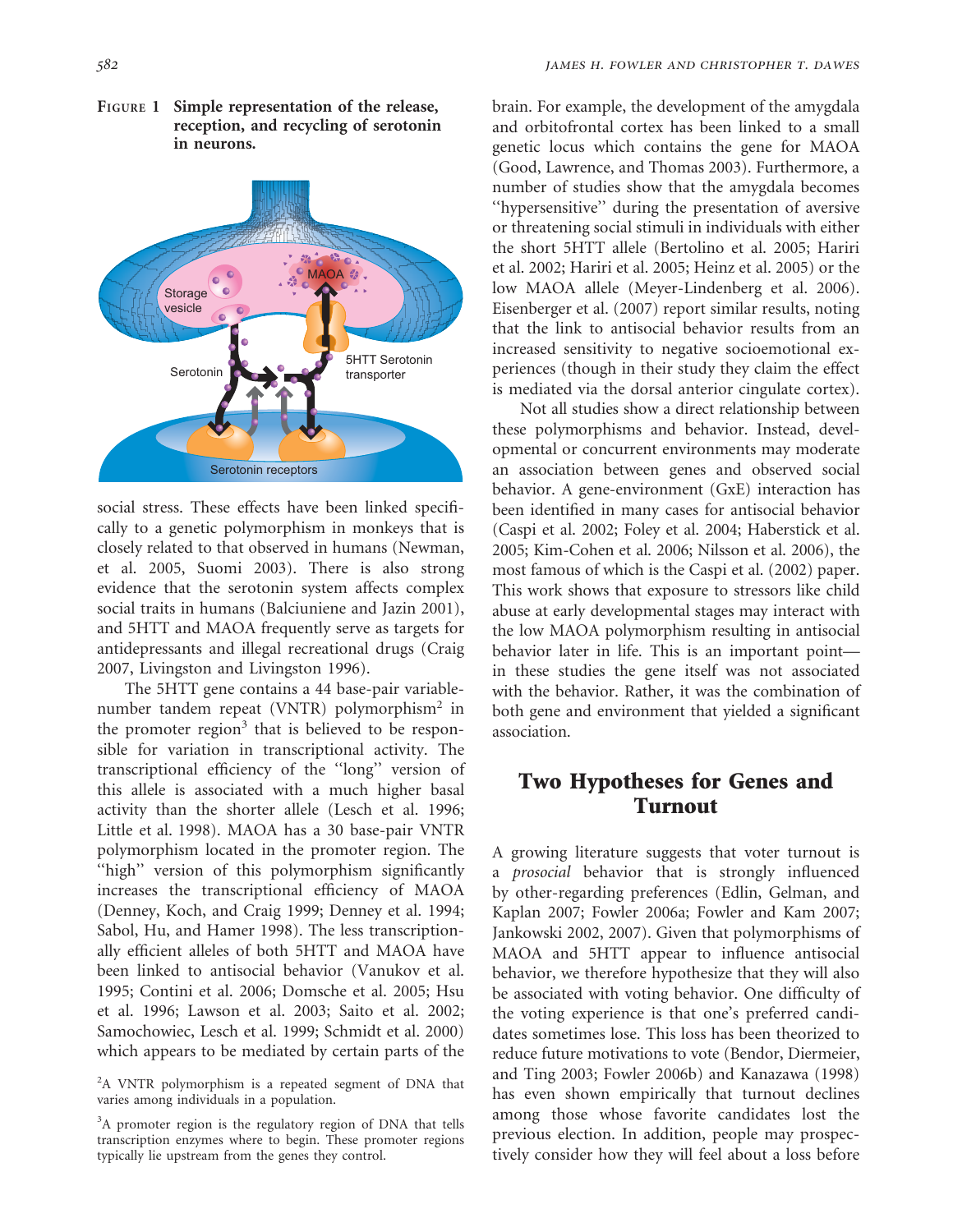deciding whether or not to vote, or whether they will even pay attention to the election. Those who are overly sensitive to social conflict may choose to stay home and ignore politics, while less sensitive individuals will not take the potential emotional stress caused by the loss of their favorite candidates into consideration. Thus, we expect individuals with the ''high'' MAOA polymorphism and ''long'' 5HTT polymorphism will be more likely to turn out to vote.

However, an association between either MAOA and 5HTT and voting may not be direct. Instead, an association between a gene and turnout may be moderated by environmental factors. A vast literature on turnout suggests the importance of voter mobilization efforts (Wielhouwer and Lockerbie 1994), religious group activity (Cassel 1999), and other kinds of social contacts that have an influence on political participation (Huckfeldt 1979, Verba, Schlozman, and Brady 1995). Religious group activity in particular has been singled out as one of the strongest predictors of voter turnout, even more so than socioeconomic status (Olsen 1972; Sallach, Babchuk, and Booth 1972). However, scholars have had difficulty interpreting this association. Religious groups might stimulate political activity directly or as byproducts of their tendency to increase civic skills, political interest, feelings of efficacy, access to political information, and a sense of civic duty. Testing all of these possible explanations, Cassel (1999) suggests that the main reason for the association is that religious groups build a sense of belonging to a larger community. However, it may not be possible to build such a sense in people who are too averse to social conflict, since they will resist appeals to become involved. We therefore hypothesize that MAOA and 5HTT, when interacted with religious group activity, may be significantly associated with turnout. Specifically, individuals who are actively involved in their religious organizations and who have the ''high'' MAOA allele or the ''long'' 5HTT allele will be more likely to vote than others.

#### Data

All of our analysis is based on individual-level genetic and survey data collected as part of the The National Longitudinal Study of Adolescent Health (Add Health). Add Health is a study that explores the causes of health-related behavior of adolescents in grades 7 through 12 and their outcomes in young adulthood. The first wave of the Add Health study (1994–95) selected 80 high schools from a sampling frame of 26,666. The schools were selected based on their size, school type, census region, level of urbanization, and percent of the population that was white. Participating high schools were asked to identify junior high or middle schools that served as feeder schools to their school. This resulted in the participation of 145 middle, junior high, and high schools. From those schools, 90,118 students completed a 45-minute questionnaire, and each school was asked to complete at least one School Administrator questionnaire. This process generated descriptive information about each student, the educational setting, and the environment of the school. From these respondents, a core random sample of 12,105 adolescents in grades 7–12 were drawn plus several over-samples, totaling more than 27,000 adolescents. These students and their parents were administered in-home surveys in the first wave. Wave II (1996) was comprised of another set of inhome interviews of more than 15,000 students from the Wave I sample and a follow-up telephone survey of the school administrators. Finally, Wave III (2001– 2002) consisted of an in-home interview, six years later, of 15,170 Wave I participants. The result of this sampling design is that Add Health is a nationally representative study. Women make up 49% of the study's participants, Hispanics 12.2%, blacks 16.0%, Asians 3.3%, and Native Americans 2.2%.4 Participants in Add Health also represent all regions of the country: the Northeast makes up 17% of the sample, the South 27%, the Midwest 19%, and the West 17%.

In Wave I of the Add Health study, researchers created a genetically informative sample of sibling pairs based on a screening of the in-school sample of 90,114 adolescents. These pairs include all adolescents that were identified as twin pairs, half siblings, or unrelated siblings raised together. Twins and half biological siblings were sampled with certainty. The Wave I sibling-pairs sample has been found to be similar in demographic composition to the full Add Health sample (Jacobson and Rower 1998). Allelic information for six genetic markers are available for 2,574 individuals as part of Wave  $III$ <sup>5</sup> including markers that identify alleles of MAOA and 5HTT. Details of the DNA collection and genotyping process

<sup>&</sup>lt;sup>4</sup>A breakdown for those providing DNA samples is presented in the appendix.

<sup>&</sup>lt;sup>5</sup>We do not use the Add Health sampling weights because more than a third of subjects in the genetic sample had a co-sibling that was interviewed as part of Wave III but not as part of the original Wave I sampling frame (Lessem et al. 2006). Therefore, sampling weights could not be constructed for these subjects. Limiting our analysis to only individuals in the genetic sample for which weights could be determined would greatly reduce statistical power.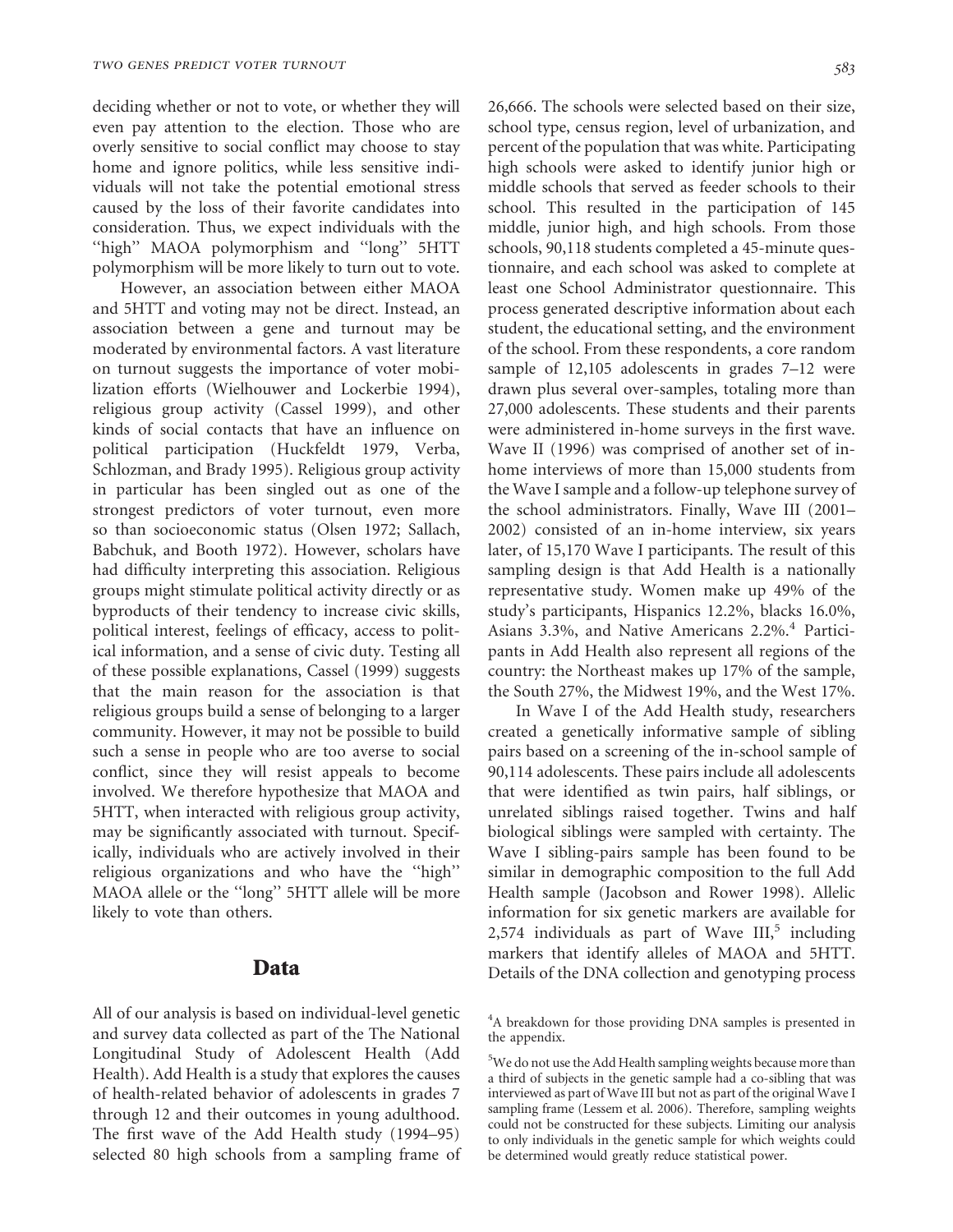are available at the Add Health website (Add Health Biomarker Team 2007).

MAOA alleles consist of 2 repeats, 3 repeats, 3.5 repeats, 4 repeats, and 5 repeats with 291, 321, 336, 351, and 381 base-pair fragment sizes, respectively. The 291 and 321 base-pair alleles are believed to have lower transcriptional efficiency than the 336, 351, and 381 base-pair alleles (Denney et al. 1994, Sabol, Hu, and Hamer 1998). Following Haberstick et al. (2005), we group the 291 and 321 base-pair allele to form a ''low'' transcription group and the 336, 351, and 381 base-pair alleles to form a ''high'' transcription group. Allele frequency for the low grouping is 41% and high grouping is 59% in our sample. 5HTT alleles similarly vary in their transcriptional activity, with a ''long'' 528 base-pair allele associated with a much higher basal activity than the shorter 484 basepair allele. Allele frequency for the short allele is 42% and long allele is 58%.

Nearly 80% of the sibling-pairs sample participants in Wave I also participated in Wave III and provided information about their recent religious and political activity and attitudes as well as DNA samples. In particular, subjects reported how often they attended church, synagouge, temple, mosque, or other religious services in the past 12 months. The categories for response were "never," "a few times," "several times," "once a month," "2 or 3 times a month," "once a week,'' and ''more than once a week''. We simplified these responses by grouping them into three categories of attendance: never, at least a few times but no more than once a month, and more than once a month.

Subjects also answered ''Did you vote in the most recent [2000] presidential election?'' While this question gives us a valuable opportunity to explore the genetic basis of political behavior, we want to make clear two limitations of the data. First, it would be preferable to have information about validated turnout because of the well-known problem of overreporting—many people who say they voted actually did not (Karp and Brockington 2005). However, Fowler, Baker, and Dawes (2008) show that a substantial genetic component exists for both validated and self-reported turnout, and they do not find a statistically meaningful difference in the size of the component for the different measures. Second, it would also be preferable to have information about the voting behavior of older adults. The Add Health sample is restricted to individuals who are 18–26 years old during Wave III, so it is possible that our results apply only to the initiation of turnout behavior in young adults and not to its subsequent development as people age (Plutzer 2002).

## Genetic Association

Genetic association studies test whether an allele or genotype occurs more frequently within a group exhibiting a particular trait than those without the trait. For example, is the frequency of a particular allele or genotype higher among voters than nonvoters? However, a significant association can mean one of three things: (1) The allele itself influences voting behavior; (2) the allele is in ''linkage disequilibrium'' with an allele at another locus that influences voting; or (3) the observed association is a false positive signal due to population stratification.

Population stratification occurs because groups may have different allele frequencies due to their genetic ancestry. Turnout in these groups may be the product of their environments, alleles other than the one of interest, or some unobserved reason.<sup>6</sup> For example, two groups may not have mixed in the past for cultural reasons. Through the process of natural selection or genetic drift these groups may develop different frequencies of a particular allele. At the same time, the two groups may also develop divergent behaviors that are not influenced by the allele but completely by the environment in which they live. Once these two groups mix in a larger population, simply comparing the frequency of the allele to the observed behavior would lead to a spurious association.

There are two main research designs employed in association studies, case-control designs, and familybased designs. Case-control designs compare the frequency of alleles or genotypes among subjects that exhibit a trait of interest to subjects who do not.<sup>7</sup> As a result, case-control designs are vulnerable to population stratification if either group is especially prone to selection effects. A typical way to control for this problem is to include controls for the race/ethnicity of the subject or to limit the analysis to a specific racial or ethnic group. Family-based designs eliminate the problem of population stratification by using family members, such as parents or siblings, as controls. Tests using family data compare whether offspring exhibiting the trait receive a risk allele from their parents more often than would be expected by chance. This design is very powerful in minimizing

<sup>6</sup> Given our data, we cannot differentiate between 1 and 2. In order to do so we would need additional genetic information about loci in close proximity to the locus of interest. Thus, a significant association means that either a particular allele, or one likely near it on the same gene, significantly influences voting behavior.

<sup>&</sup>lt;sup>7</sup>Controls may be randomly selected from the population or those known not to exhibit the trait.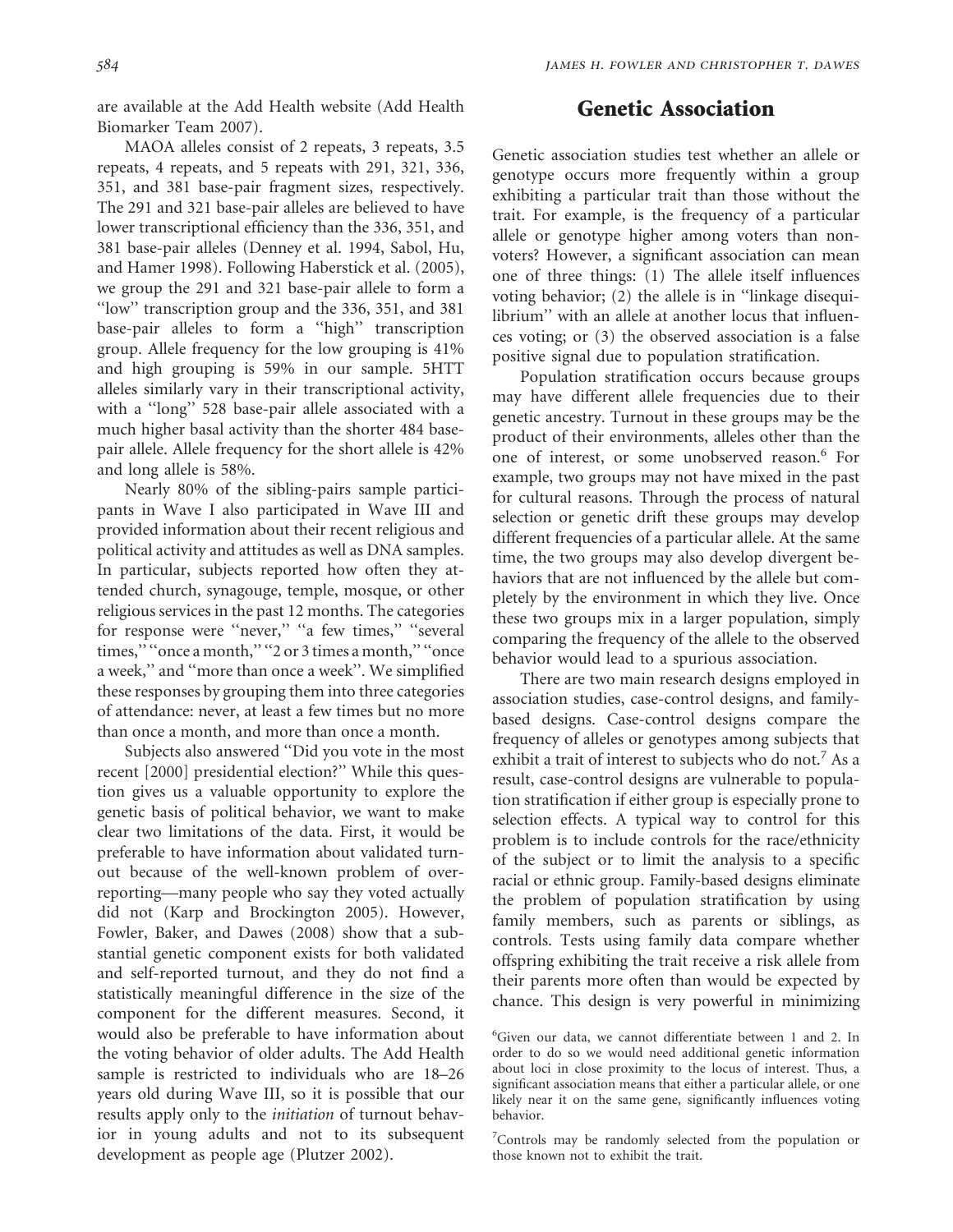type I error but also suffers from much lower power in detecting a true association. Xu and Shete (2006) show, based on extensive simulation work, that a casecontrol association study using a mixed-effects logistic regression outperforms family-based designs in detecting an association while at the same time effectively limiting type I error.

### Model

To test for genetic association we employ a mixedeffects logistic regression model (Guo and Zhao 2000; Xu and Shete 2006):

$$
P[Y_{ij} = 1 | Z_{kij}, U_j] = logit(\beta_0 + \beta_G G_{ij} + \beta_E E_{ij} + \beta_{GxE}(G_{ij} * E_{ij}) + \beta_k Z_{kij} + U_j)
$$

where  $i$  and  $j$  index subject and family respectively. For the MAOA gene,  $G = 1$  if the subject's genotype is HH, and  $G = 0$  for genotypes Hl or ll (where H represents having a copy of a 336, 351, or 381 basepair ''high'' allele, and l represents having a copy of a 291 or 321 base-pair ''low'' allele). For the 5HTT gene,  $G = 1$  if the subject's genotype is LL or Ls and  $G$  $= 0$  if the subject's genotype is ss (where L represents having a copy of the 528 base-pair ''long'' allele and s represents having a copy of the 484 base-pair ''short'' allele). $8$  The variable E is an environmental variable we believe moderates the influence of the genotype on voting behavior. We test one such variable, regular attendance of religious services. Z is a matrix of variables to control for underlying population structure of the Add Health samples as well as potentially mediating factors like age, gender, income, and education that have been found to significantly influence turnout. Finally, the variable  $U$  is a family random effect that controls for potential genetic and environmental correlation among family members.

To control the effects of the underlying population structure, we include indicator variables for

whether a subject self-reported as black, Hispanic, Asian, or Native American (base category is white). Following the policy of the United States Census, Add Health allows respondents to mark more than one race. Since this complicates the ability to control for stratification, we exclude these individuals ( $N = 117$ ), but supplementary analysis including them yields substantively identical results. We also exclude from the data analysis noncitizens and people less than 18 years of age on Election Day since they are not legally eligible to vote. This leaves us with a sample size of 2,329 individuals.<sup>9</sup>

The odds ratio of  $\beta_G$  is an individual's odds of voting if he or she is HH genotype for the MAOA gene compared to an individual with an Hl or ll genotype. A significant odds ratio means that lacking a "short" allele is associated with higher turnout when compared to having at least one ''short'' allele. For the 5HTT gene, the odds ratio of  $\beta_G$  is an individual's odds of voting given he or she has at least one ''long'' allele (LL or Ls) compared to having no long alleles (ss). Therefore, a significant odds ratio implies that having a ''long'' 5HTT allele is associated with the decision to vote. Finally, the odds ratio of  $\beta_{GxE}$  is whether having a specific genotype combined with being exposed to an environmental effect influences turnout behavior, even after controling for both main effects.

#### Results

Table 1 shows the results of several specifications of the models to test the hypothesis that genes are associated with voter turnout and whether the association is moderated by religious service attendance. Each of these specifications includes variables for age, gender, and race to control for population stratification. Model 1 shows that the ''high'' allele of MAOA is significantly associated with increased voter turnout ( $p = 0.03$ ). This model suggests that the odds of a person with the ''high'' version of the MAOA gene voting are 1.26 times greater than that of a person with the "low" version.<sup>10</sup> Model 2 rejects the hypothesized relationship between 5HTT and voting  $(p = 0.99)$ . Thus, only MAOA appears to be directly associated with turnout.

<sup>&</sup>lt;sup>8</sup>We classified genotypes based on transcriptional efficiency. The long allele of the 5HTT gene and the high allele of the MAOA gene has been associated with higher transcriptional efficiency (Denney, Koch, and Craig 1999, Denney et al. 1994, Lesch et al. 1996, Little et al. 1998, Sabol, Hu, and Hamer 1998). Males are homozygous for the MAOA gene (HH or ll), however females may be heterozygous (Hl). Following previous studies, we classify heterozygous females as the Low genotype and all homozygous individuals as the High genotype (Fan et al. 2003, Frazzetto et al. 2007). Previous research has shown that being homozygous for the short allele (ss) makes one more vulnerable to negative environmental stimuli compared to being heterozygous for the short allele or homozygous for the long allele (Ls or LL; Caspi et al. 2003). Therefore, we combined Ls and LL into the Long genotype and ss into the Short genotype.

<sup>9</sup> Our sample contains 451 single-person families, 884 families with two siblings, 34 families with three siblings, and two families with four siblings.

<sup>&</sup>lt;sup>10</sup>We also checked whether the odds ratio was significantly influenced by race or gender and it was not. We added an interaction with High MAOA and gender  $(male=1)$  which was not significant ( $p = 0.98$ ) and also an interaction with High MAOA and race (white=1) which was not significant ( $p = 0.79$ ).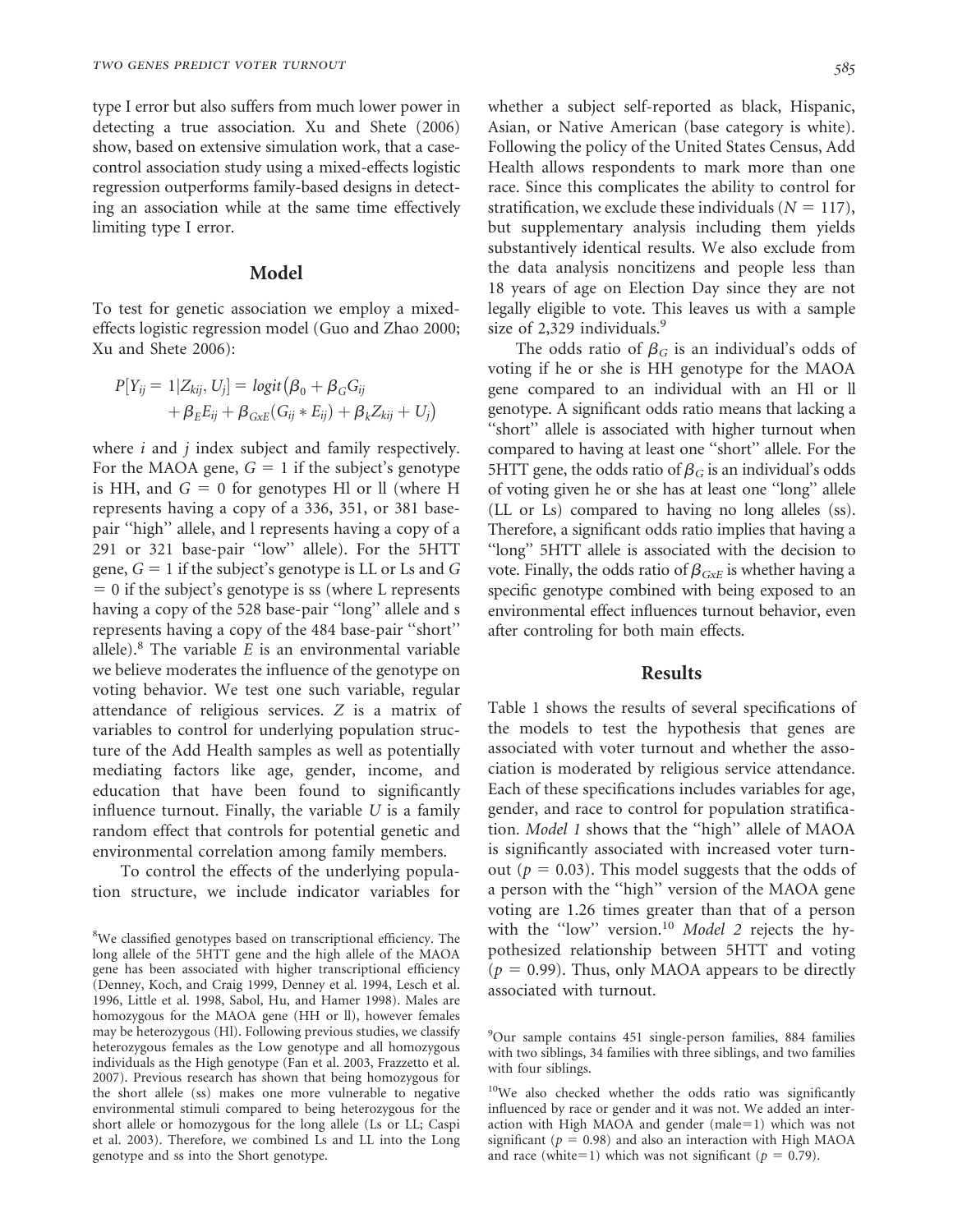|                  | Model 1   |      | Model 2 |      | Model 3 |      | Model 4   |      | Model 5   |      | Model 6   |      |
|------------------|-----------|------|---------|------|---------|------|-----------|------|-----------|------|-----------|------|
|                  | <b>OR</b> | SE   | OR      | SE   | OR      | SE   | <b>OR</b> | SE   | <b>OR</b> | SE   | <b>OR</b> | SE   |
| <b>High MAOA</b> | 1.26      | 0.10 |         |      | 1.29    | 0.11 |           |      | 1.28      | 0.11 | 1.28      | 0.12 |
| High*Attend      |           |      |         |      | 0.99    | 0.14 |           |      |           |      |           |      |
| Long 5HTT        |           |      | 1.00    | 0.13 |         |      | 0.97      | 0.13 | 0.96      | 0.13 | 1.04      | 0.15 |
| Long*Attend      |           |      |         |      |         |      | 1.58      | 0.17 | 1.46      | 0.17 | 1.51      | 0.20 |
| Attend           |           |      |         |      | 2.17    | 0.10 | 1.46      | 0.15 | 1.59      | 0.16 | 1.28      | 0.18 |
| Black            | 1.59      | 0.14 | 1.45    | 0.13 | 1.33    | 0.14 | 1.19      | 0.14 | 1.28      | 0.14 | 1.54      | 0.18 |
| Hispanic         | 0.76      | 0.17 | 0.76    | 0.17 | 0.75    | 0.17 | 0.73      | 0.17 | 0.73      | 0.17 | 0.93      | 0.20 |
| Asian            | 0.83      | 0.22 | 0.79    | 0.22 | 0.75    | 0.22 | 0.72      | 0.22 | 0.74      | 0.22 | 0.91      | 0.25 |
| Nat Am           | 0.81      | 0.37 | 0.82    | 0.36 | 0.81    | 0.38 | 0.82      | 0.36 | 0.80      | 0.37 | 0.96      | 0.43 |
| Age              | 1.13      | 0.03 | 1.12    | 0.03 | 1.13    | 0.03 | 1.12      | 0.03 | 1.13      | 0.03 | 1.06      | 0.04 |
| Male             | 0.96      | 0.10 | 1.04    | 0.10 | 1.06    | 0.10 | 1.15      | 0.10 | 1.07      | 0.10 | 1.09      | 0.12 |
| Partisan         |           |      |         |      |         |      |           |      |           |      | 3.66      | 0.12 |
| Income           |           |      |         |      |         |      |           |      |           |      | 1.02      | 0.02 |
| Cognitive        |           |      |         |      |         |      |           |      |           |      | 1.01      | 0.00 |
| College          |           |      |         |      |         |      |           |      |           |      | 2.34      | 0.13 |
| Intercept        | 0.05      | 0.66 | 0.07    | 0.66 | 0.05    | 0.67 | 0.06      | 0.67 | 0.05      | 0.68 | 0.02      | 0.80 |
| $\overline{N}$   | 2273      |      | 2290    |      | 2283    |      | 2265      |      | 2254      |      | 1800      |      |
| Deviance         | 3059      |      | 3092    |      | 2966    |      | 2936      |      | 2918      |      | 2125      |      |
| NullDeviance     | 3091      |      | 3117    |      | 3109    |      | 3081      |      | 3067      |      | 2458      |      |

TABLE 1 Models of Association Between MAOA, 5HTT, and Voter Turnout.

Note: Variable definitions are in the appendix. All results are expressed in odds ratios (OR). Standard errors (SE) are also presented.

The next two models test the possibility that attendance of religious services moderates an association between each of the genes and turnout. Model 3 suggests that no moderation relationship exists for MAOA ( $p = 0.93$ ), but it also shows the robustness of the direct association with turnout since including attendance and an interaction in the model does not alter the significance of the main effect ( $p = 0.02$ ). In contrast, Model 4 indicates that an association between 5HTT and voting is in fact moderated by attendance ( $p = 0.01$ ). The odds of voting for those with the ''long'' version of the 5HTT gene and who frequently attend religious services are 1.58 greater than people with the "short" version.<sup>11</sup> To test the robustness of the direct and moderated associations, we model both of them simultaneously in Model 5. The results show that both odds ratios remain significant at  $p < 0.04$ .<sup>12</sup>

In Figure 2 we summarize our results for MAOA and the interaction between 5HTT and attendance by simulating first differences from the coefficient covariance matrix of Model 1 and Model 4. Holding all else constant and changing the MAOA gene of all subjects from "low" to "high" would increase average turnout in this hypothetical population by about 5 percentage points. Changing the 5HTT gene of all religious attendees from ''short'' to''long'' would increase average turnout in that group by about 10 percentage points.

Model 6 includes a number of factors previous studies have found to influence turnout. These variables may in fact mediate the relationship between the genes we have identified and turnout.<sup>13</sup> For example, MAOA and 5HTT may be associated with a disposition towards partisanship, which is known to significantly influence political participation (Bartels 2000). We might also expect genes to contribute to variation in socioeconomic factors like income (Bowles and Gintis 2002), which in turn would yield greater participation. Also, several twin studies have suggested that variation in cognitive ability can be attributed to

<sup>&</sup>lt;sup>11</sup>We also checked whether the odds ratio was significantly influenced by race or gender and it was not. We added an interaction with Long  $5HTT^*$ Attend and gender (male=1) which was not significant ( $p = 0.25$ ) and also an interaction with Long  $5HTT<sup>*</sup>$ Attend and race (white=1) which was not significant ( $p = 0.32$ ).

 $12$ We also tested whether there was a significant gene-gene (GXG) interaction between 5HTT and MAOA by regressing Long 5HTT, High MAOA, Long\*High, race controls, gender, and age on turnout. The estimated parameter on the interaction was insignificant ( $p = 0.89$ ).

 $13A$  variable *M* mediates the relationship between an independent variable X, in our case a genotype, and a dependent variable Y, in our case voting, if  $(1)$  X significantly predicts Y,  $(2)$  X significantly predicts  $M$ , and (3)  $\dot{M}$  significantly predicts  $Y$  controlling for  $\overline{X}$  (Baron and Kenny 1986).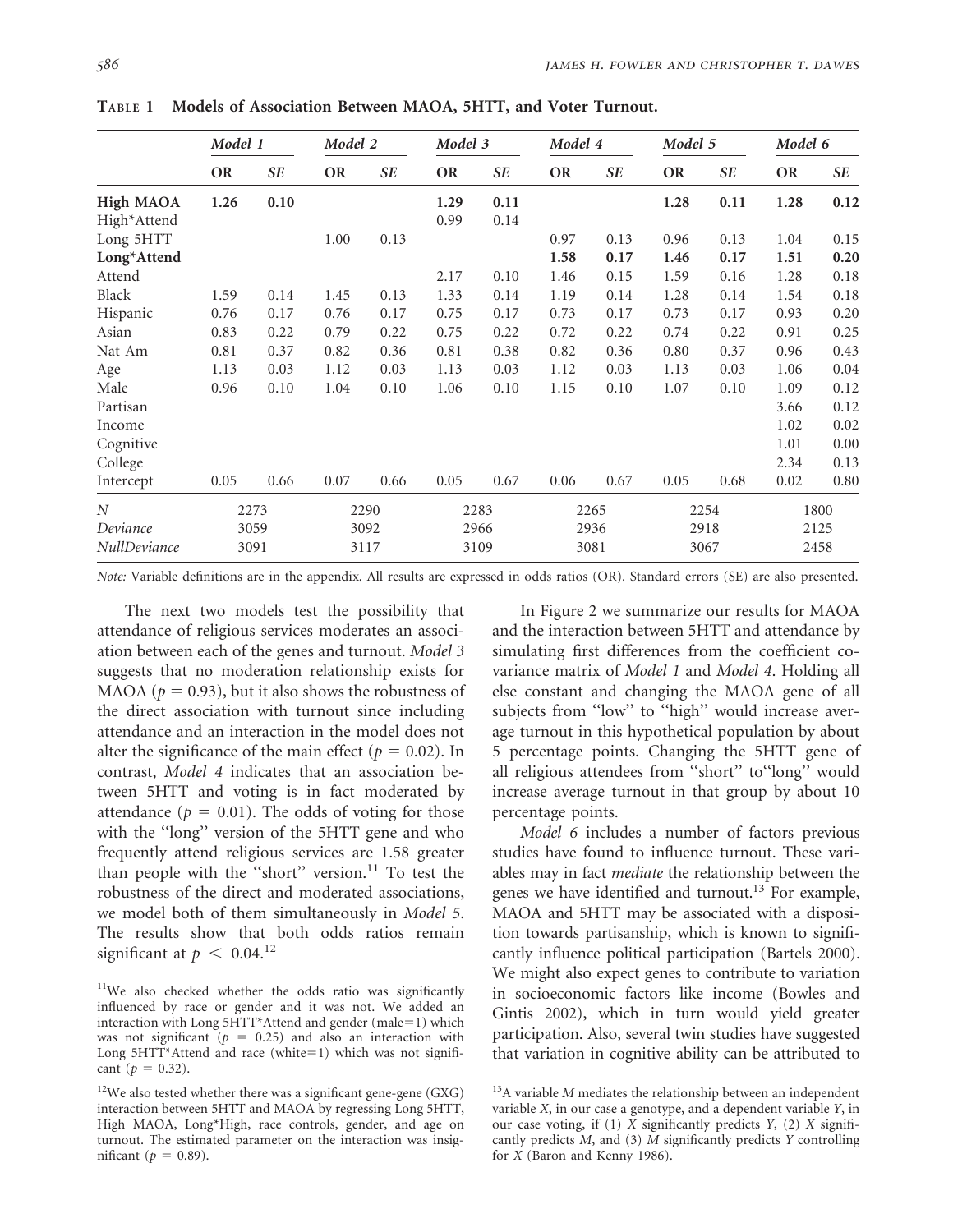

FIGURE 2 Changing MAOA and 5HTT to High Activity Allele Yields Significantly Higher Turnout.

Note: First differences in turnout simulated from the coefficient covariance matrix of Model 1 and Model 4, assuming all other values are held at their means. Horizontal bar indicates 95% confidence interval.

genetic factors (McGue and Bouchard 1998). If so, then variation in the ability to process political information, which has an impact on turnout (Verba, Schlozman, and Brady 1995), may also be linked to genes. We can measure at least part of this ability using the Picture Vocabulary Test (PVT) administered by Add Health, which is thought to be a good measure of verbal IQ (Rowe, Jacobson, and Van den Oord 1999). Variation in educational attainment is another factor that has been found to be heritable (Baker et al. 1996; Heath et al. 1985) and is frequently shown to influence turnout (Leighley and Nagler 1992b). In order to test whether these variables are potentially mediators, we regress each of them separately on High MAOA and Long 5HTT along with race, age, and gender controls. Since High MAOA and Long 5HTT are not significantly associated with any of these variables, we can rule them out as mediators.<sup>14</sup>

Even after including all of these variables in the model, both High MAOA and the interaction between Long 5HTT and attendance remain significant. We also observe something rather unexpected in

<sup>14</sup>The  $p$  values for High MAOA and Long 5HTT in each regression are presented in the appendix.

Model 6—the main effect of religious service attendance ceases to be significant ( $p = 0.17$ ). In other words, it appears that the direct effect of church attendance on voter turnout that has been reported in so many other studies (see Cassel 1999 for a review) may be driven by two factors: (1) a spurious association caused by the relationship between other correlates of turnout and religious service attendance, and (2) the previously unmodeled interaction between religious service attendance and the functioning of the serotonin transporter, 5HTT. To test this assertion we simply remove 5HTT from the Model 6 specification (not shown). Religious attendance returns to exerting a significant direct effect on turnout  $(p = 0.00001)$ . Our results show that individuals with the ''short'' 5HTT allele (the base category of the 5HTT variable) who are active in religious organizations are not more likely to vote. Similarly, individuals with the ''long'' allele who are not as active in religious organizations are not more likely to vote. In fact, voting is only higher among those who are both strongly exposed to the sense of community offered by religious groups (Cassel 1999) and potentially better equipped to handle the potential pain associated with social risks due to a fully-functioning serotonin metabolism conferred by a ''long'' 5HTT allele.

It is worthwhile pointing out how these results are reminiscent of the Caspi et al. (2002) findings on child abuse. Prior to that publication, scholars had reported a weak but significant relationship between receiving abuse as a child and abusing one's own children as an adult. What Caspi and his colleagues showed was that this weak effect was moderated by the MAOA gene. People with the "high" MAOA allele who suffered abuse as a child were not more likely to abuse their own children. Similarly, people with the ''low'' allele who had not been abused were not more likely to abuse their own children. It was only those who experienced the trauma of child abuse and who lacked the protective effect of a fully-functioning serotonin metabolism conferred by a ''high'' MAOA allele that continued the cycle of violence. In the case of both voting and child abuse, bringing genes into the study of social behavior not only highlights the role of biology—it clarifies and sharpens the effect of the environment.

#### **Discussion**

The results of this analysis are clear: we have found that two extensively studied genes are significantly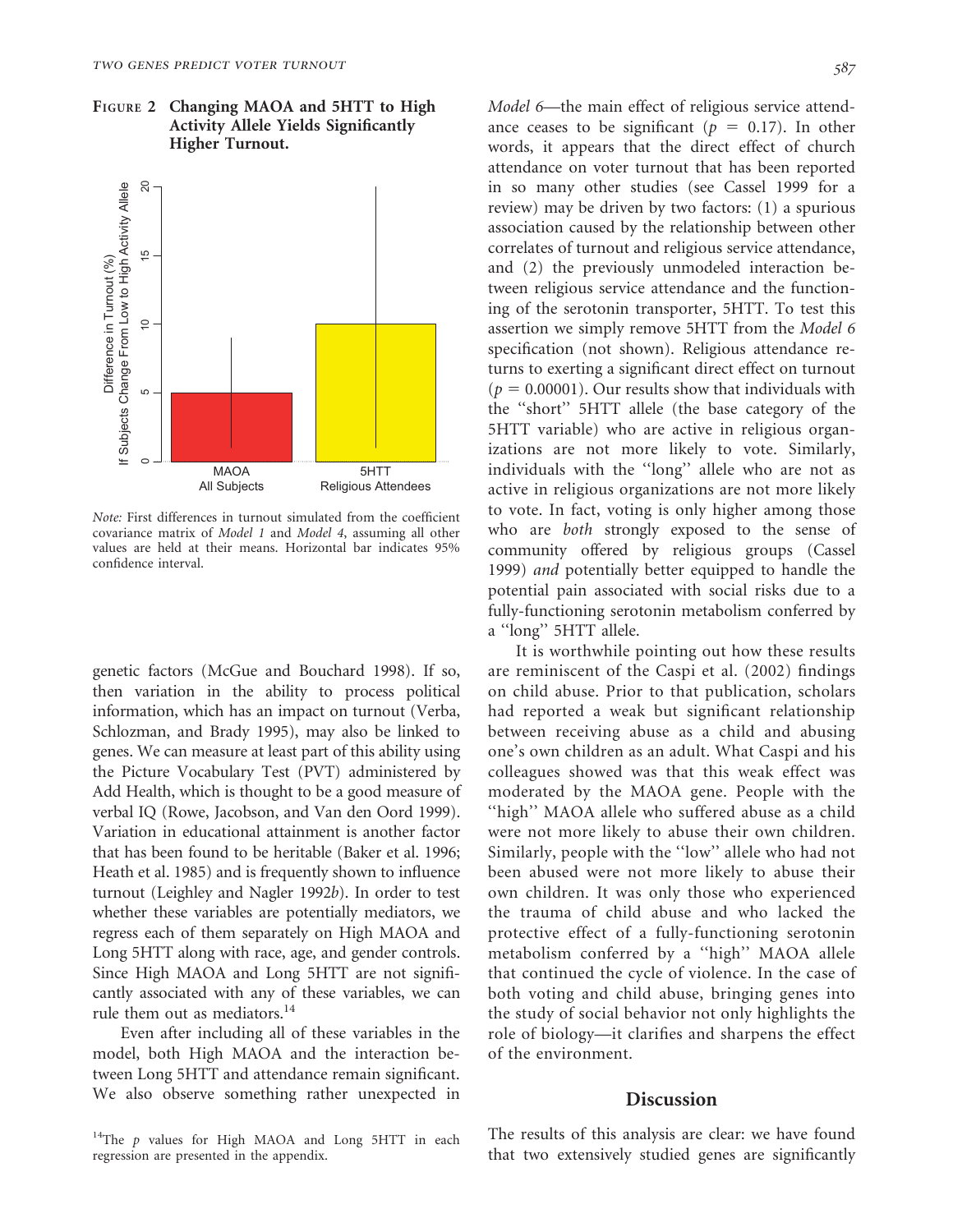associated with voter turnout. Further, these are the first two genes ever directly associated with political behavior. The empirical approach we employ in this paper improves on the twin study designs of Fowler, Baker, and Dawes (2008) in a profoundly important way. Twin studies are valuable for determining the influence of genes over observed behavior, but they are agnostic about causality. By focusing on specific genes, our analysis is able to suggest potential causal pathways through which genes influence turnout. A significant body of research has found that the two genes we study, 5HTT and MAOA, influence social behavior via their impact on the serotonin metabolism and research within political science has identified prosociality as a significant determinant of turnout, thereby establishing a potential causal chain leading from these genes to observed political behavior. Again, we cannot test any causal pathway given our data so we are merely speculating based on previous work done in behavior genetics and political science.

More broadly, these results represent an important step for political science as a discipline. Specifically, they show that incorporating genetic information into our theories and analysis may contribute to a greater understanding of political behavior. The environmentonly approach used for so long in political science has frequently conceptualized human behavior as a ''blank slate'' on which any tendencies could be drawn, regardless of the unique biology of each individual (Pinker 2003). However, the results presented here refute the blank slate theory of political behavior. Although the environment is extremely important for turnout and other political acts, perhaps even more so than genes, we can no longer act as if genes do not matter at all. Genetic differences are likely to have important consequences for a whole range of political behaviors.

We believe the significant interaction we find between 5HTT and church attendance adds an important element missing from existing theories explaining the relationship between religious activity and turnout. Cassel (1999) suggests religious groups build a sense of belonging to a larger community, but any sense of belonging is likely mitigated by social anxiety or an aversion to potential social conflict. Brady, Verba, and Schlozman (1995) argue that civic skills, acquired through church activities, increase the likelihood of voting. Specifically, they find that regular attendance prompts individuals to perform acts on behalf of their religious organization that enhance their civic skills, in turn better equipping them for involvement in the political process. These acts include writing a letter, taking part in decision making, giving presentations or speeches, organizing or chairing a meeting, and/or contacting government officials on behalf of the church. However, the leap from church attendance to completing these acts is not a surety for every individual. These acts often require extensive interaction with others in a social setting, something that is likely to be uncomfortable for those with social anxiety and fear of social rejection. Even the simple act of writing a letter may be difficult when the person writing it knows others will evaluate it. Rosenstone and Hansen (1993) suggest that religious organizations provide a venue amenable to the discussion of politics, thus lowering the cost of gathering information. Since voting is less costly for regular attendees compared to those who do not attend, we should observe a higher turnout rate among this group. As in the case with the development of civic skills, engaging in political discussions with fellow members of one's church is likely difficult for those with antisocial tendencies. Therefore, if our hypothesis is correct, we would expect individuals with the ''long'' 5HTT allele to be most likely to benefit from political discussions in a church setting.

Even if one concedes genes do influence political behavior, it is tempting to assume that since they are not causally proximate to observed behaviors they can be safely ignored for practical purposes. However, this thinking is mistaken. Genes are the institutions of the human body—they constrain individual behavior just as political institutions constrain the behavior of groups of people. In this article we demonstrate that possessing a particular gene is associated with voting activity. Even after controlling for factors known to influence turnout, having a high MAOA allele raises the likelihood of voting by about 5%. Among people active in their religious organizations, having a long 5HTT allele raises the likelihood of voting by about 10%. We theorize that since low efficiency MAOA and 5HTT alleles limit the degree to which individuals are socially oriented, these alleles inhibit their desire or ability to participate in the political process.

Our theory that genetic differences within a population, in part, explain variation in political behavior is in stark contrast to game-theoretic models of voter turnout that typically predict very little variation in participatory behavior (Aldrich 1993). In these models, when one person votes, everyone with the same preferences benefits from the increased likelihood that their preferred outcome will result. Yet those who do vote must bear the cost of time and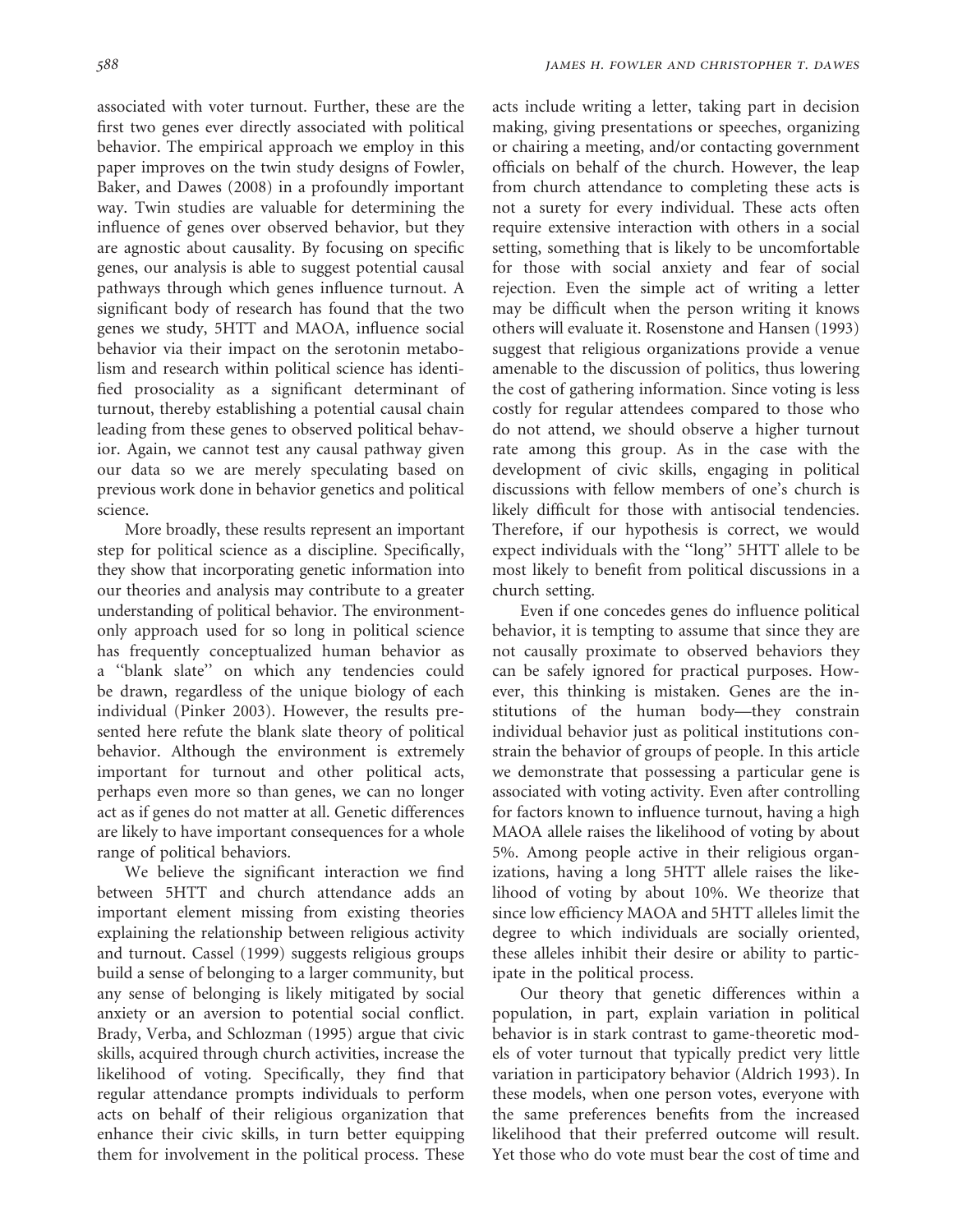effort required to learn about election alternatives and go to the polls. In large populations, the probability that a single vote will change the outcome of an election is miniscule (Gelman, King, and Boscardin 1998, Riker and Ordeshook 1968), meaning that even very small costs to the individual typically outweigh the expected benefits he or she would receive from voting. As a result, classic models that assume individuals are self-interested and fully optimizing in their behavior show that the equilibrium amount of voter turnout approaches zero as the population becomes large (Palfrey and Rosenthal 1985). Yet in spite of this social dilemma, millions of people do vote, suggesting that something other than self-interest or optimizing behavior drives their decision (Bendor, Diermeier, and Ting 2003; Edlin, Gelman, and Kaplan 2007; Fedderson and Sandroni 2006; Fowler 2006a, 2006b; Fowler and Kam 2007; Jankowski 2002, 2007). In addition, the fact that millions of people abstain concords with our finding here that there is inherent variation in the human tendency to participate. Future models of prospective voter behavior should account for this variation in predispositions.

One popular extension of these models is to assume that some individuals experience an extra benefit from voting that has nothing to do with the outcome (the ''D'' term as Riker and Ordeshook (1968) called it). Instead, this benefit comes from the satisfaction of fulfilling a civic duty or of contributing to the democratic process (Blais and Young 1999). Alternatively, one might vote to fulfill a desire for expression (Schuessler 2000), which might be modelled as an ''E'' term. In other words, these models posit that there is an additional factor that yields inherent heterogeneity in the desire to vote. While many scholars believe this line of argument is plausible (notably Aldrich (1993, 266): most of the action is probably in the intrinsic values of voting per se''), these models have failed to consider the possibility that this heterogeneity can be attributed to genes. Thus, our results suggest that a fruitful avenue for future research is to study whether or not expressiveness or feelings of civic duty intermediate the association between genes and political participation. In fact, at least one study suggests this may be the case for MAOA. Rosenberg et al. (2006) show that the high activity allele of MAOA is associated with ''straightforwardness'' (frankness in expression) and ''conscientiousness,'' suggesting two additional pathways between genes and voting.

In contrast to the theoretical literature, the empirical literature has embraced variation in turnout behavior with models that test dozens of explanatory variables (Plutzer 2002; Timpone 1998; Verba, Schlozman, and Brady 1995). These models include: demographic factors like age (Strate et al. 1989), gender (Schlozman et al. 1995), race (Verba, Schlozman, and Brady 1993), marital status (Stoker and Jennings 1995), education (Leighley and Nagler 1992b), income (Leighley and Nagler 1992a), occupational prestige (Nie, Powell, and Prewitt 1969a, 1969b), and home ownership (Highton and Wolfinger 2001); attitudinal and behavioral factors like interest in the campaign (Verba, Schlozman, and Brady 1995), access to political information (DiMaggio, Hargittai, and Neuman 2001), general political knowledge (Galston 2001), strength of partisanship (Huckfeldt and Sprague 1992), feelings of civic duty (Blais and Young 1999), internal and external efficacy (Finkel 1985), political trust (Hetherington 1999), church attendance (Cassel 1999), personal skill acquisition (Brady, Verba, and Schlozman 1995), humanitarianism (Jankowski 2007), altruism (Fowler 2006a), and patience (Fowler and Kam 2006); social factors like interpersonal communication (McLeod, Scheufele, and Moy 1999), social identification (Fowler and Kam 2007), group consciousness (Miller, Gurin, and Gurin 1981), socialization (Cho 1999), the status of neighbors (Huckfeldt 1979), political disagreement (Mutz 2002), and social capital (Lake and Huckfeldt 1998); and institutional factors (Jackman and Miller 1995) like closeness of the election (Shachar and Nalebuff 1999), contact from political organizations (Wielhouwer and Lockerbie 1994), campaigns (Ansolabehere and Gerber 1994), civic education (Somit et al. 1958), polling locations (Gimpel and Schuknecht 2003), and barriers to registration (Rosenstone and Wolfinger 1978). However, not one of these articles has considered the possibility that genes may account for this variation.

Genes may also help us to explain two wellknown features of voting. First, parental turnout behavior has been shown to be one of the strongest predictors of turnout behavior in young adults (Plutzer 2002). Although this has previously been interpreted as the result of social influence, the findings here suggest it may also be due to the inheritance of particular alleles of genes like MAOA and 5HTT. Second, turnout behavior has been shown to be habitual—the majority of people either always vote or always abstain (Fowler 2006b; Gerber, Green, and Shachar 2003; Green and Shachar 2000; Miller and Shanks 1996; Plutzer 2002; Verba and Nie 1972). Scholars previously interpreted this as the result of reinforcement learning, but given that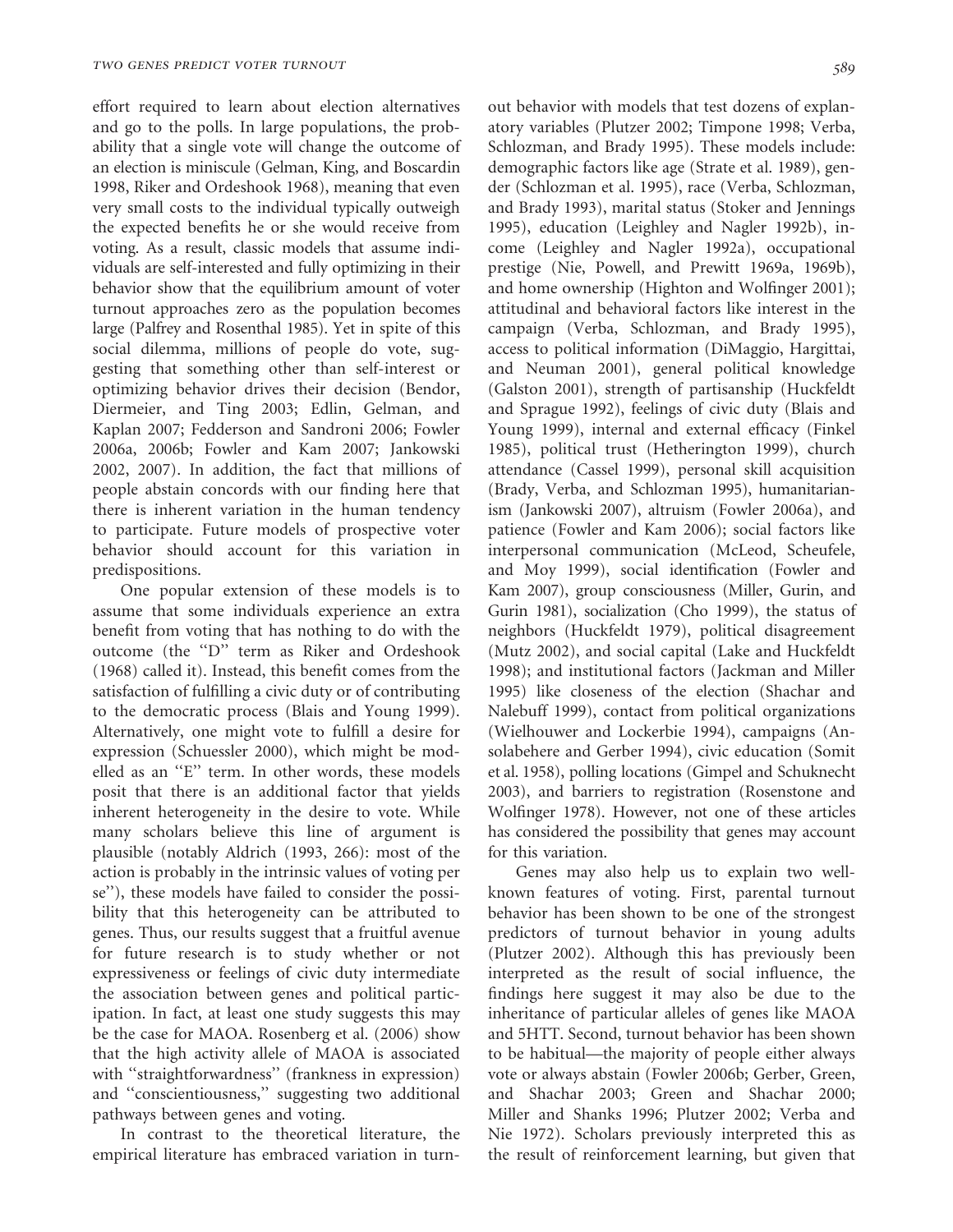genes like MAOA and 5HTT are fixed, it might also be largely due to inherent genetic variability within the population. Future longitudinal and family studies of voter turnout should investigate what role MAOA and 5HTT plays in the transmission of political behavior over time within individuals and between parents and children. In particular, it will be interesting to understand better why these two genes that affect the serotonin system behave differently—why MAOA is associated with behavior directly, while 5HTT interacts with exposure to social activity.

Future work should use genetic association studies to identify specific genes that are implicated in political behaviors and attitudes. Finding out which genes they are and what physical function they have will improve our understanding of the biological processes that underlie these complex social behaviors and may also shed light on their evolutionary origin (Fitzpatrick et al. 2005). It is important to emphasize that there is likely no single ''voting gene'' the results presented here suggest that at least two genes do matter and there is some (likely large) set of genes whose expression, in combination with environmental factors, influences political participation. Finally, we offer a word of caution. Association studies like ours require further replication before their findings can be truly considered anything more than suggestive, therefore more work needs to be done in order to verify and better understand the specific associations we have identified.

## Acknowledgments

This research was funded by National Science Foundation grant number SES-0719404. The most recent version of this paper can be found at http://jhfowler. ucsd.edu. The contact author can be reached at jhfowler@ucsd.edu.

# Appendix

#### Variable Definitions

High is an indicator variable for having two of the 336, 351, or 381bp alleles of the MAOA gene. Long refers to having at least one 528bp allele of the 5HTT gene. Partisan is the answer to the question ''Do you identify with a specific political party?" Attendance is constructed from the response to the question, ''How

often have you attended [church/synagouge/temple/ mosque/religious] services in the past 12 months?'' The categories of attendance are never, at least a few times but no more than once a month (baseline), and more than once a month. We center this variable on the category at least a few times a month (never  $= -1$ , at least once a month  $= 0$ , more than once a month  $= 1$ ). Other *race/ethnicity* indicator variables based on the questions ''Are you of Hispanic or Latino origin?'' and ''What is your race? [white/black or African American/American Indian or Native American/Asian or Pacific Islander].'' Age is self-reported age, and Male is an indicator taking the value of 1 if the respondent is a male and 0 for a female. Income is the log of the response to the question, ''Including all the income sources you reported above, what was your total personal income before taxes in [2000/ 2001]?'' Cognitive Ability is the score on the Picture Vocabulary Test, which measures verbal intelligence. College is an indicator variable taking the value 1 if the respondent completed at least one year of college and 0 for no college. It is based on the question, ''What is the highest grade or year of regular school you completed?''

| TABLE 2 Percentage of subjects exhibiting these |
|-------------------------------------------------|
| characteristics.                                |

|                 | Percent |
|-----------------|---------|
| Vote            | 45.7    |
| White           | 72.3    |
| <b>Black</b>    | 19.2    |
| Native American | 2.2     |
| Hispanic        | 12.3    |
| Male            | 47.8    |
| High MAOA       | 48.1    |
| Long 5HTT       | 81.4    |
| Partisan        | 37.3    |
| College         | 55.5    |
|                 |         |

#### TABLE 3 Sample means.

|                   | Mean  | <b>Std Dev</b> |
|-------------------|-------|----------------|
| Age               | 21.9  | 1.7            |
| Income            | 12912 | 13926          |
| Cognitive Ability | 99.12 | 13.94          |
| Attend            | 2.1   | 0.8            |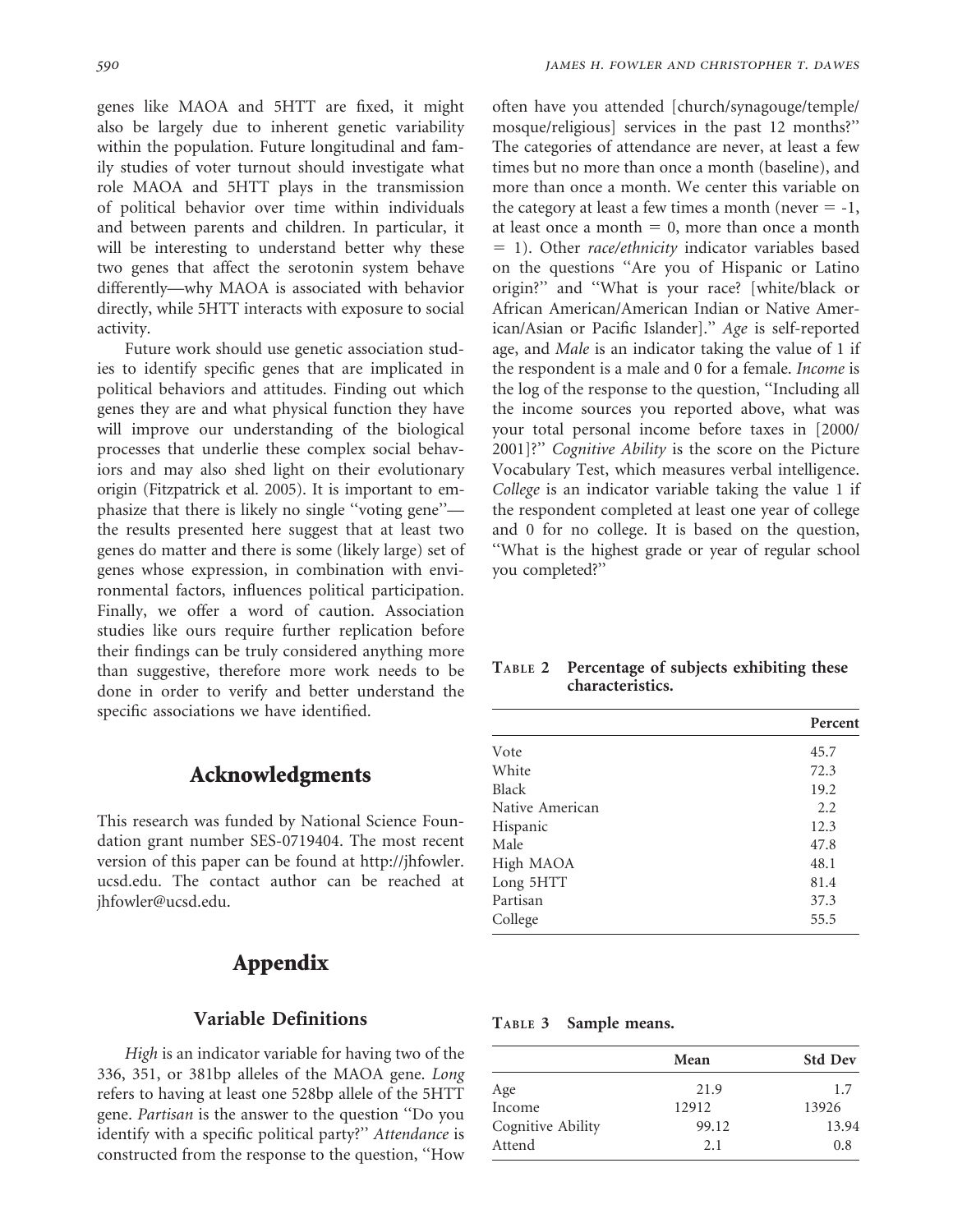| Race / Ethnicity |           | Percent |  |
|------------------|-----------|---------|--|
| White            |           |         |  |
|                  | Vote      | 44.6    |  |
|                  | Long 5HTT | 81.6    |  |
|                  | High MAOA | 53.4    |  |
| <b>Black</b>     |           |         |  |
|                  | Vote      | 52.5    |  |
|                  | Long 5HTT | 91.6    |  |
|                  | High MAOA | 33.2    |  |
| Hispanic         |           |         |  |
|                  | Vote      | 39.6    |  |
|                  | Long 5HTT | 76.0    |  |
|                  | High MAOA | 46.1    |  |
| Asian            |           |         |  |
|                  | Vote      | 40.9    |  |
|                  | Long 5HTT | 55.2    |  |
|                  | High MAOA | 31.9    |  |
| Nat Am           |           |         |  |
|                  | Vote      | 63.5    |  |
|                  | Long 5HTT | 73.4    |  |
|                  | High MAOA | 55.8    |  |

#### TABLE 4 Percentage of subjects exhibiting these characteristics by race.

#### TABLE 5 Test of High MAOA and Long 5HTT as potential mediators.

|                   | <b>High MAOA</b> | Long 5HTT |  |  |
|-------------------|------------------|-----------|--|--|
| DV                | D                | D         |  |  |
| Partisan          | 0.41             | 0.36      |  |  |
| Income            | 0.84             | 0.77      |  |  |
| Cognitive Ability | 0.09             | 0.35      |  |  |
| College           | 0.91             | 0.95      |  |  |

Note: Table presents p values for High MAOA and Long 5HTT in models with partisanship, income, cognitive ability, and college attendance as dependent variables. Regressions also include race, age, and gender controls.

Manuscript submitted 3 December 2007 Manuscript accepted for publication 5 February 2008

## References

- Add Health Biomarker Team. 2007. ''Biomarkers in Wave III of the Add Health Study.'' URL: http://www.cpc.unc.edu/projects/ addhealth/files/biomark.pdf.
- Aldrich, John H. 1993. "Rational Choice and Turnout." American Journal of Political Science 37 (1): 246–78.
- Alford, J.R., C.L Funk, and J.R. Hibbing. 2005. ''Are Political Orientations Genetically Transmitted?'' American Political Science Review 99 (02): 153–67.
- Ansolabehere, S., and A. Gerber. 1994. ''The Mismeasure of Campaign Spending – Evidence From the 1990 United-States House Elections.'' Journal of Politics 56 (4): 1106–18.
- Baker, L.A., S.A. Treloar, C.A. Reynolds, A.C. Heath, and N.G. Martin. 1996. ''Genetics of Educational Attainment in Australian Twins: Sex Difference and Secular Changes.'' Behavior Genetics 2 (2): 89–102.
- Balciuniene, J., and E. Jazin. 2001. ''Human Monoamine Oxidase: From Genetic Variations to Complex Human Phenotypes.'' Gene Function Disease 1: 26–37.
- Baron, R.M., and D.A. Kenny. 1986. ''The Moderator-Mediator Variable Distinction in Social Psychological Research: Conceptual, Strategic, and Statistical Considerations.'' Journal of Personality and Social Phychology 51 (6): 1173–82.
- Bartels, L.M. 2000. ''Partisanship and Voting Behavior, 1952– 1996.'' American Journal of Political Science 44 (1): 35–50.
- Bendor, J., D. Diermeier, and M. Ting. 2003. ''A Behavioral Model of Turnout.'' American Political Science Review 97 (2): 261–80.
- Bertolino, A., G. Arciero, V. Rubino, V. Latorre, M. De Candia, and V. Mazzola. 2005. ''Variation of Human Amygdala Response During Threatening Stimuli as a Function of 5HTTLPR Genotype and Personality Style.'' Biological Psychiatry 57: 1517–25.
- Blais, A., and R. Young. 1999. ''Why do People Vote? An Experiment in Rationality.'' Public Choice 99 (1-2): 39–55.
- Bowles, S., and H. Gintis. 2002. ''The Inheritance of Inequality.'' The Journal of Economic Perspectives 16 (3): 3–30.
- Brady, D., S. Verba, and K.L. Schlozman. 1995. ''Beyond SES: A Resourse Model of Political Participation.'' American Political Science Review 89 (2): 271–94.
- Carmen, Ira H. 2004. Politics in the Laboratory: The Constitution of Human Genomics. Madison: University of Wisconsin Press.
- Cases, O., I. Seif, J. Geimsby, P. Gaspar, and K. Chen. 1995. ''Aggressive Behaviour and Altered Amounts of Brain Serotonin and Norepinephrine in Mice Lacking MAOA.'' Science 268: 1763–66.
- Cases, O., T. Vitalis, I. Seif, E. De Maeyer, C. Sotelo, and P. Gaspar. 1996. ''Lack of Barrels in the Somatosensory Cortex of Monoamine Oxidase A-Deficient Mice: Role of a Serotonin Excess During the Critical Period.'' Neuron 16: 297–307.
- Caspi, A., J. McClay, T. Moffitt, J. Mill, J. Martin, I. Craig, A. Taylor, and R. Poulton. 2002. ''Role of Genotype in the Cycle of Violence in Maltreated Children.'' Science 297: 851–54.
- Caspi, A., K. Sugden, T. Moffitt, A. Taylor, I. Craig, H. Harrington, J. McClay, J. Mill, J. Martin, A. Braithwaite, and R. Poulton. 2003. ''Influence of Life Stress on Depression: Moderation by a Polymorphism in the 5-HTT Gene.'' Science 301: 386–89.
- Cassel, C.A. 1999. ''Voluntary Associating, Churches, and Social Participation Theories of Turnout.'' Social Science Quarterly 80 (3): 504–17.
- Chaouloff, F., O. Berton, and P. Mormede. 1999. ''Serotonin and Stress.'' Neuropsychopharmacology 21: 28S–32S.
- Cho, W.K.T. 1999. ''Naturalization, Socialization, Participation: Immigrants and (non-) voting.'' Journal of Politics 61 (4): 1140–55.
- Contini, V., F.Z. Marques, C.E. Garcia, M.H. Huntz, and C.H. Bau. 2006. ''MAOA-uVNTR Polymorphism in a Brazilian Sample: Further Support for the Association with Impulsive Behaviours and Alcohol Dependence." American Journal of Medical Genetics B Neurospsychiatric Genetics 141: 305–308.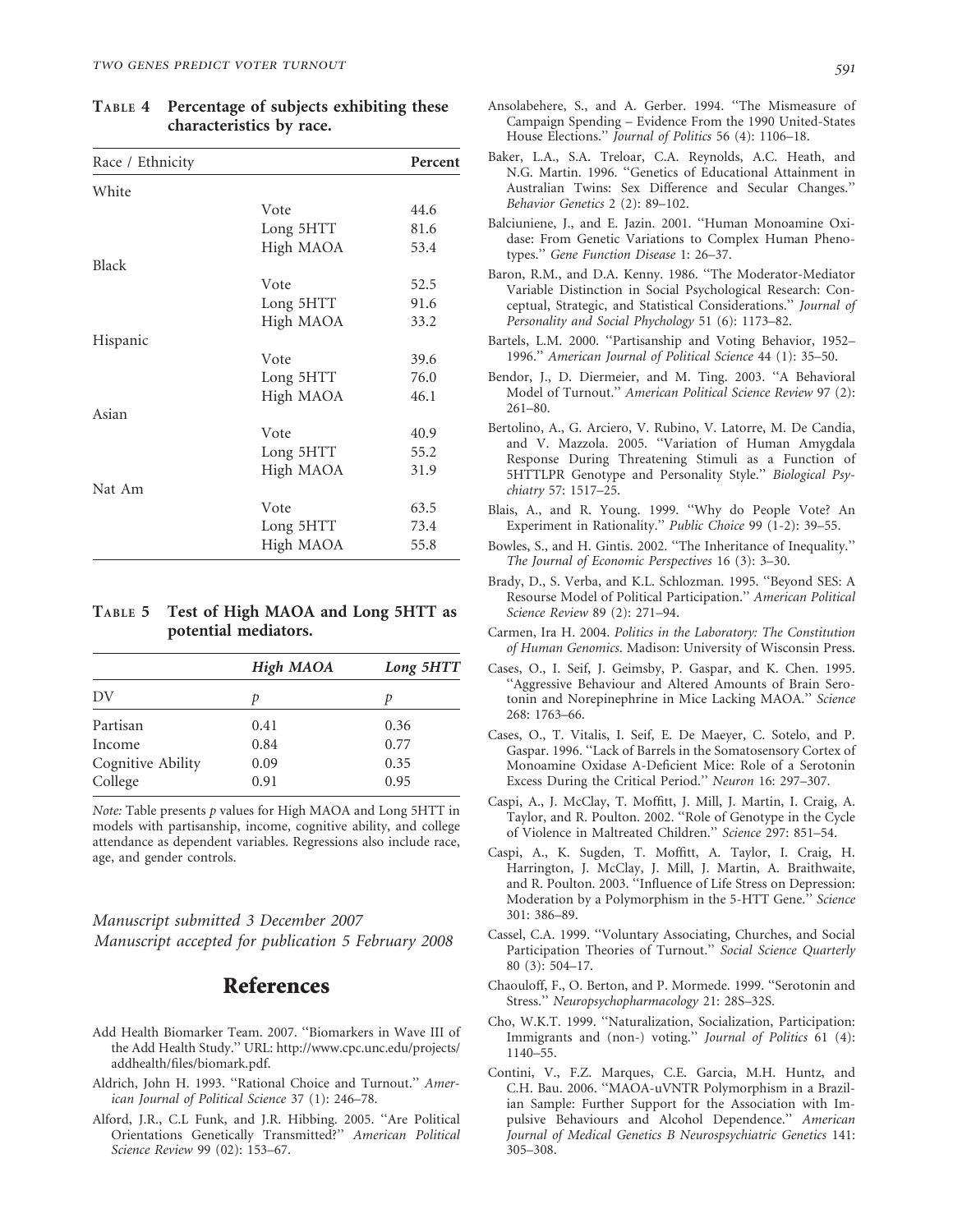- Craig, I.W. 2007. ''The Importance of Stress and Genetic Variation in Human Aggression.'' Bioessays 29 (3): 227–36.
- Damberg, M., H. Garpenstrand, J. Hallman, and L. Oreland. 2001. ''Genetic Mechanisms of Behavior: Don't Forget About the Transcription Factors.'' Molecular Psychiatry 6: 503–10.
- Dawes, C., and J.H. Fowler. 2007. ''Social Preferences and Political Participation.'' Unpublished Manuscript. University of California, San Diego.
- Denney, R.M., A. Sharma, S.K. Dave, and A. Waguespack. 1994. ''A New Look at the Promotor of the Human Monoamine Oxidase A Gene: Mapping Transcription Initiation Sites and Capacity to Drive Luciferase Expression.'' Journal of Neurochemistry 63: 843–56.
- Denney, R.M., H. Koch, and I.W. Craig. 1999. ''Association Between Monoamine Oxidase A activity in Human Male Skin Fibroblasts and Genotype of the MAOA Promoter-Associated Variable Number Tandom Repeat.'' Human Genetics 105: 542–51.
- DiMaggio, P., E. Hargittai, and W.R. Neuman. 2001. ''Social Implications of the Internet.'' Annual Review of Sociology 27: 307–36.
- Domsche, K., et al. 2005. ''Association Analysis of the Monoamine Oxidase A and B Genes with Attention Deficit Hyperactivity Disorder (ADHD) in the Irish Sample: Preferential Transmission of the MAO-A 941 G Allele to Affected Children.'' American Journal of Medical Genetics 134: 110–14.
- Edlin, Aaron, Andrew Gelman, and Noah Kaplan. 2007. ''Voting as a Rational Choice.'' Rationality and society 19 (3): 293–314.
- Elsenberger, N., B. Way, S. Taylor, W. Welch, and M. Lieberman. 2007. ''Understanding Genetic Risk to Aggression: Clues From the Brain's Response to Social Exclusion.'' Biological Phychiatry 61: 1100–1108.
- Fan, J., J. Fossella, T. Sommer, Y. Wu, and M. Posner. 2003. ''Mapping the Genetic Variation of Excutive Attention onto Brian Activity.'' Proceedings of the National Academy of Sciences of the United States of America 100: 7406–11.
- Fedderson, T., and A. Sandroni. 2006. ''A Theory of Participation in Elections.'' American Economic Review 96 (4): 1271–82.
- Filipenko, M.L., A.G. Beilina, O.V. Aleseyenko, V.V. Dolgov, and N.N. Kudryavtseva. 2002. ''Repeated Experience of Social Defeats Increase Serotonin Transporter and Monoamine Oxidase A mRNA Levels in Raphe Nuclei of Male Mice.'' Neuroscience Letters 321: 25–28.
- Finkel, S.E. 1985. ''Reciprocal Effects of Participation and Political Efficacy: A Panel Analysis.'' American Political Science Review 29 (4): 891–913.
- Fitzpatrick, M.J., Y. Ben-Shahar, H.M. Smid, L.E.M. Vet, G.E. Robinson, and M.B. Sokolowski. 2005. ''Candidate Genes for Behavioural Ecology.'' Trends in Ecology and Evolutions 20 (2): 96–104.
- Foley, D.L., et al. 2004. ''Childhood Adversity, Monoamine Oxidase A Genotype, and Risk for Conduct Disorder.'' Archives of General Psychiatry 61: 738–44.
- Fowler, James H. 2006a. "Altruism and Turnout." Journal of Politics 68 (3): 674–83.
- Fowler, James H. 2006b. ''Habitual Voting and Behavioral Turnout.'' Journal of Politics 68 (2): 335–44.
- Fowler, James H., and Cindy D. Kam. 2007. ''Beyond the Self: Altruism, Social Identity, and Political Participation.'' Journal of Politics 69 (3): 811–25.
- Fowler, James H., Laura A. Baker, and Christopher T. Dawes. 2008. ''Genetic Variation in Political Participation.'' American Political Science Review 102 (2): 233–48.
- Fowler, J.H., and C.D. Kam. 2006. ''Patience as a Political Virtue: Delayed Gratification and Turnout.'' Political Behavior 28 (2): 113–28.
- Frazzetto, G., G. Di Lorenzo, V. Carola, L. Proietti, E. Sokolowska, A. Siracusano, C. Gross, and A. Troisi. 2007. ''Early Trauma and Increased Risk of Physical Aggression During Adulthood: The Moderating Role of MAOA Genotype.'' PLOS One 2 (5).
- Galston, W.A. 2001. ''Political knowledge, Political Engagement, and Civic Education.'' Annual Review of Political Science 4: 214–34.
- Gelman, Andrew, Gary King, and W. John Boscardin. 1998. ''Estimating the Probability of Events that Have Never Occurred: When is Your Vote Decisive?'' Journal of the American Statistical Association 93 (441): 1–9.
- Gerber, A.S., D.P. Green, and R. Shachar. 2003. ''Voting may be Habit-Forming: Evidence from a Randomized Field Experiment." American Journal of Political Science 47 (3): 540–50.
- Gimpel, J.G., and J.E. Schuknecht. 2003. ''Political Participation and the Accessibility of the Ballot Box.'' Political Geography 22 (5): 471–88.
- Good, C.D., K. Lawerence, and N.S. Thomas. 2003. ''Desage-Sensitive X-Linked Locus Influences the Development of Amygdala and Orbitofrontal Cortex, and Fear Recognition in Humans.'' Brain 126: 2431–46.
- Green, D.P., and R. Shachar. 2000. ''Habit Formation and Political Behaviour: Evidence of Consuetude in voter turnout.'' British Journal of Political Science 30: 561–73.
- Guo, G., and H. Zhao. 2000. ''Multilevel Modeling for Binary Data.'' Annual Review of Sociology 26 (1): 441–62.
- Haberstick, B., J. Lessem, C. Hopfer, A. Smolen, M. Ehringer, D. Timberlake, and J. Hewitt. 2005. ''Monoamine Oxidase A (MAOA) and Antisocial Behaviors in the Presence of Childhood and Adolescent Maltreatment." American Journal of Medical Genetics Part B 135B: 59–64.
- Hariri, A.R., E.M. Drabant, K.E. Munoz, B.S. Kolachana, V.S. Matty, M.F. Egan, and A.R. Weinberger. 2005. ''A Susceptibiliy Gene for Affective Disorder and the Response of the Human Amygdala.'' Archives of General Phychiatry 62: 146– 52.
- Hariri, A.R., V.S. Matty, A. Tessitore, B. Kolachana, F. Fera, and D. Goldman. 2002. ''Serotonin Transporter Genetic Variation and the Response of the Human Amygala.'' Science 297: 400– 403.
- Hatemi, P.K., S.E. Medland, K.I. Morley, A.C. Heath, and N.G. Martin. 2007. ''The Genetics of Voting An Australian Twin Study.'' Behaviour Genetics 37 (3): 435–48.
- Heath, A.C., K. Berg, L.J. Eaves, M.H. Solass, L.A. Corey, J. Sundet, P. Magnus, and W.E Nance. 1985. ''Education Policy and the Heritability of Educational Attainment.'' Nature 314 (6013): 734–36.
- Heinz, A., et al. 2005. ''Amygdala-Prefrontal Coupling Depends on a Genetic Variation of the Serotonin Transporter.'' Nature Neuroscience 8: 20–21.
- Hetherington, M.J. 1999. ''The Effect of Political Trust on the Presidential Vote, 1968–1996.'' American Political Science Review 93 (3): 311–26.
- Highton, Benjamin, and Raymond E. Wolfinger. 2001. ''The First Seven Years of the Political Life Cycle." American Journal of Political Science 45 (1): 202–209.
- Hsu, Y-P.P., et al. 1996. ''Association of Monoamine Oxidase A Alleles with Alcoholism Among male Chinese in Taiwan.'' American Journal of Psychiatry 153: 1209–11.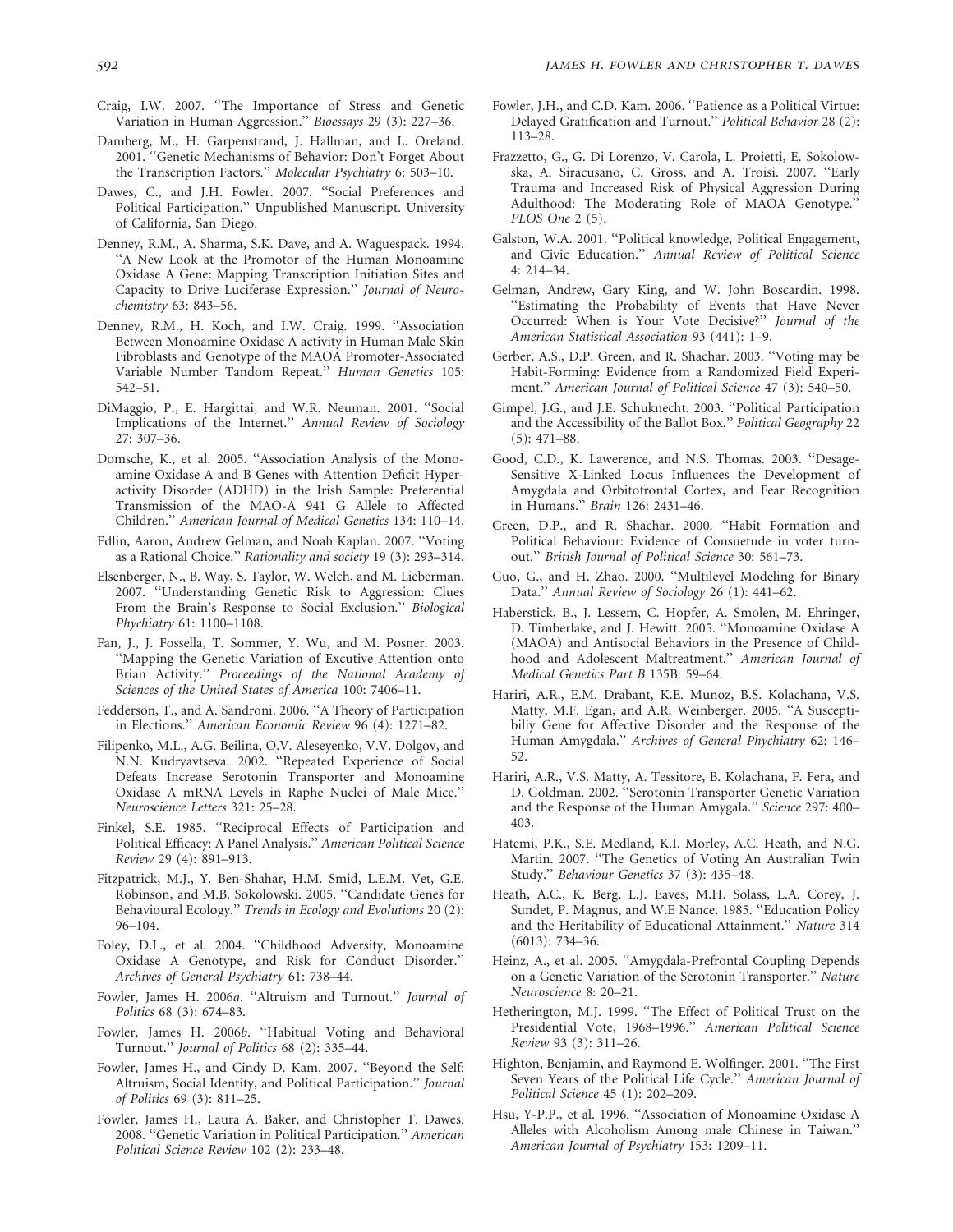- Huckfeldt, R., and J. Sprague. 1992. ''Political Parties and Electoral Mobilization: Political Strcture, Social Structure, and the Party Canvass.'' American Political Review 86 (1): 70–86.
- Huckfeldt, Robert. 1979. ''Political Partcipation and the Neighborhood Social Context.'' American Journal of Political Science 23 (3): 579–92.
- Jackman, R.W., and R.A. Miller. 1995. ''Voter Turnout in the Industrial Democracies During the 1980s.'' Comparative Political Studies 27 (4): 467–92.
- Jacbson, K.C., and D.C. Rowe. 1998. ''Genetic and Shared Environmental Influences on Adolescent BMI: Interactions with Race and Sex.'' Behavior Genetics 28 (4): 265–78.
- Jankowski, Richard. 2002. ''Buying a Lottery Ticket to Help the Poor – Altruism, Civic Duty, and Self-Interest in the Decision to Vote.'' Rationality and Society 14 (1): 55–77.
- Jankowski, Richard. 2007. ''Altruism and the Decision to Vote: Explaining and Testing High Voter Turnout.'' Rationality and Society 19 (1): 4–34.
- Kanzawa, Satoshi. 1998. ''A Possible Solution to the Paradox of Voter Turnout.'' Journal of Politics 60 (4): 974–95.
- Karp, J.A., and D. Brackington. 2005. ''Social Desirability and Response Validity: A Comparative Analysis of Overreporting Voter Turnout in Five Countries.'' Journal of Politics 67 (3): 825–40.
- Kim-Cohen, J., et al. 2006. ''MAOA, Maltreatment, and Gene Environment Interaction Predicting Children's Mental Health: New Evidence and a Meta Analysis." Molecular Phychiatry 11: 903–13.
- Knack, Stephen. 1991. ''Social Altruism and Voter Turnout: Evidence from the 1991 NES Pilot Study.'' 1991 NES pilot study reports.
- Kraemer, G.W., M.H. Ebert, D.E. Schmidt, and W.T. McKinney. 1989. ''A Longitudinal Study of the Effect of Different Social Rearing Conditions on Cerebrospinal Fluid Norrepinephrine and Biogenic Amine Metabolites in Rhesus Monkeys.'' Neurophychopharmacology 2 (3): 175–89.
- Krause, Merton S., Kevin Houlihan, Mark I. Oberlander, and Lawrence Carson. 1970. ''Some Motivational Correlates of Attitudes Toward Political Participation.'' Midwest Journal of Political Science 14 (3): 383–91.
- Lake, R.L., and Robert Huckfeldt. 1998. ''Social Capital, Social Networks, and Political Participation.'' Political Phychology 19 (3): 567–84.
- Lane, R.E. 1959. Political Life. New york: Free Press.
- Lawson, D., et al. 2003. ''Association of Monoamine Oxidase A and Attention Deficit Hyperactivity Disorder.'' American Journal of Medical Genetics B Neuropsychiatric Genetics 116: 4–89.
- Leighley, J.E., and J. Nagler. 1992a. ''Socioeconomic-Class Bias in Turnout, 1964–1988 – the Voters Remain the Same.'' American Political Science Review 86 (3): 725–36.
- Leghley, J.E., and J. Nagler. 1992b. ''Individual and Systemic Influences on Turnout: Who Votes? 1984.'' Journal of Poltics 54 (3): 718–40.
- Lesch, K.P., et al. 1996. ''Association of Anxiety-Related Traits with a Polymorphism in the Serotonin Transporter Gene Regulatory Region.'' Science 274: 1527–31.
- Lessem, J.M., C.J. Hopfer, B.C. Haberstick, D. Timberlake, M.A. Ehringer, A. Smolen, and J.K. Hewitt. 2006. ''Relationship Between Adolescent Marijuana Use and Young Adult Illicit Drug Use.'' Behaviour Genetics 36 (4): 498–506.
- Levinson, D.J. 1958. ''The Relevance of Persoality for Political-Participation.''Public Opinion Qyartely 22 (1): 3–10.
- Little, K.Y., D.P. McLaughlin, L. Zhang, C.S. Livermore, G.W. Dalack, and P.R. McFinton. 1998. ''Cocaine, Ethanol, and Genotype Effects on Humane Midbrain Serotonin Transporter Binding Sites and mRNA levels.'' American Journal of Psychiatry 155: 207–13.
- Livingston, M.G., and H.M. Livingston. 1996. ''Monoamine Oxidase Inhibitors An Update On Drug Interactions.'' Drug Safety 14: 219–27.
- Mackay, T.F. 2001. ''The Genetic Architecture of Quantitative Traits.'' Annual Review of Genetics 35: 303–39.
- Masters, Roger D. 1990. ''Evolutionary Biology and Political Theory.'' American Political Science Review 84 (1): 195–210.
- McGue, M., S. Bacon, and D.T. Lykken. 1993. ''Personality Stability and Change in Early Adulthood - a Bahavioral Genetic-Analysis.'' Development Psychology 29 (1): 96–109.
- McGue, M., and T.J. Bouchard. 1998. ''Genetic And Environmetal Influences On Human Behavioral Differences.'' Annual Review of Neuroscience 21 (1): 1–24.
- McLeod, J.M., D.A. Scheufele, and P. Moy. 1999. ''Community, Communication, and Participation: The role of Mass Media and Interpersonal Discussion in Local Political Participation.'' Political Communication 16 (3): 315–36.
- Merelman, Richard M. 1971. ''The Development of Policy Thinking in Adolescence.'' American Political Science Review 65 (4): 1033–47.
- Meyer-Lindenberg, A., J.W. Buckholtz, B. Kolahiana, A.R. Hariri, L. Pezawas, G. Blasi, A. Wabnitz, R. Honea, B. Verchinski, J.H Callicott, M. Egan, V. Mattay, and D.R. Weinberger. 2006. ''Neural Mechanisms of Genetic Risk for Impulsivity and Violence in Humans.'' Proceedings of The National Academy of Science of the United States of America 103 (16): 6269–74.
- Miller, Arthur H., P. Gurin, and G. Gurin. 1981. ''Group Consciousness and Political Participation.'' American Journal of political Science 25 (3): 494–511.
- Miller, Warren E., and J. Merrill Shanks. 1996. The New American Voter. Cambridge, MA and London: Harvard Universigy Press.
- Mutz, Diana C. 2002. ''The Consequence of Cross-Cutting Networks for Political Participation.'' American Journal of Political Science 46 (4): 838–55.
- Newman, T.K., et al. 2005. ''Monoamine Oxidase A Gene Promoter Variation and Rearing Experience Influences Aggressive Behaviour in Rhesus Monkeys.'' Biological Sychiatry 57: 167–72.
- Nie, Norman H., G.B. Powell, and K. Prewitt. 1969a. ''Social Structure and Political Participation - Developmental Relationships.'' American Political Science Review 63 (2): 361–78.
- Nie, Norman H., G.B. Powell, and K. Prewitt. 1969b. ''Social Structure and Political Participation-Development Relationships.'' American Political Science Review 63 (3): 808–832.
- Nilsson, K.W., et al. 2006. ''Role of Monoamine Oxidase A Genotype and Psychosocial Factors in Male Adolescent Criminal Activity.'' Biological Psychiatry 59: 212–27.
- Olsen, M.E. 1972. ''Social Participation and Voting Turnout: A Multivariate Analysis.'' American Sociological Review 37 (3): 317–33.
- O'Rourke, H., and Julie L. Fudge. 2006. ''Distribution of serotonin Transporter Labeled Fibers in Amygdaloid Subregions: Impications for Mood Disorders.'' Biological Psychiatry 60 (5): 479–90.